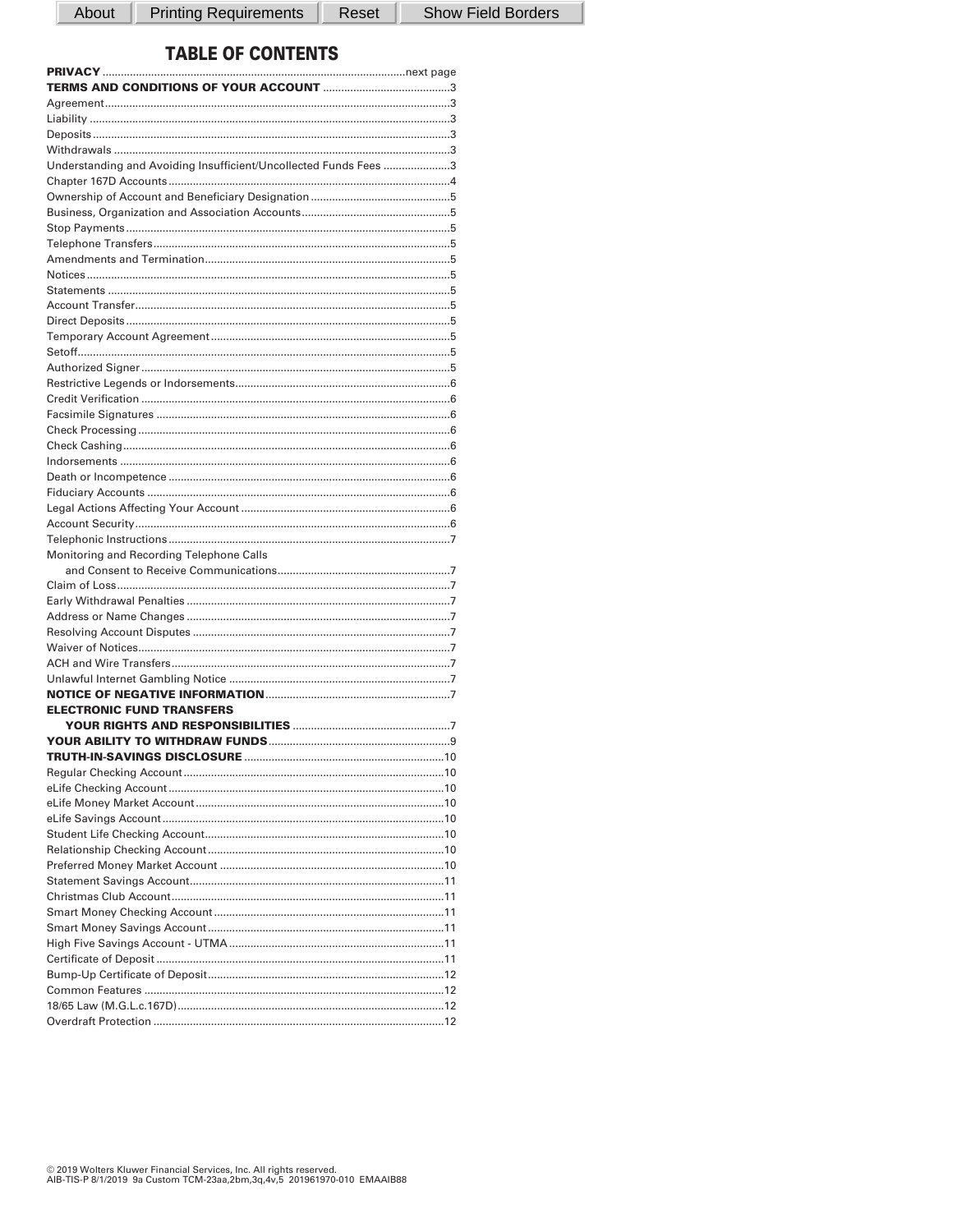

| <b>FACTS</b>                                                                                                                                                                                | WHAT DOES THE COOPERATIVE BANK DO WITH YOUR PERSONAL<br><b>INFORMATION?</b>                                                                                                                                                                                                                                               |                                                   |                             |
|---------------------------------------------------------------------------------------------------------------------------------------------------------------------------------------------|---------------------------------------------------------------------------------------------------------------------------------------------------------------------------------------------------------------------------------------------------------------------------------------------------------------------------|---------------------------------------------------|-----------------------------|
| Why?                                                                                                                                                                                        | Financial companies choose how they share your personal information. Federal law gives consumers<br>the right to limit some but not all sharing. Federal law also requires us to tell you how we collect,<br>share, and protect your personal information. Please read this notice carefully to understand what we<br>do. |                                                   |                             |
| <b>What?</b>                                                                                                                                                                                | The types of personal information we collect and share depend on the product or service you have<br>with us. This information can include:                                                                                                                                                                                |                                                   |                             |
|                                                                                                                                                                                             | • Social Security number<br>• Credit history<br>• Account balances<br>• Account transactions<br>• Checking account information<br>• Transaction history<br>When you are no longer our customer, we continue to share your information as described in this<br>notice.                                                     |                                                   |                             |
| How?                                                                                                                                                                                        | All financial companies need to share customers' personal information to run their everyday business.<br>In the section below, we list the reasons financial companies can share their customers' personal<br>information; the reasons The Cooperative Bank chooses to share; and whether you can limit this<br>sharing.  |                                                   |                             |
| Reasons we can share your personal information                                                                                                                                              |                                                                                                                                                                                                                                                                                                                           | <b>Does The Cooperative</b><br><b>Bank share?</b> | Can you limit this sharing? |
| For our everyday business purposes -<br>such as to process your transactions, maintain your<br>account(s), respond to court orders and legal<br>investigations, or report to credit bureaus |                                                                                                                                                                                                                                                                                                                           | Yes                                               | N <sub>o</sub>              |
| For our marketing purposes -<br>to offer our products and services to you                                                                                                                   |                                                                                                                                                                                                                                                                                                                           | Yes                                               | No                          |
| For joint marketing with other financial companies                                                                                                                                          |                                                                                                                                                                                                                                                                                                                           | Yes                                               | No                          |
| For our affiliates' everyday business purposes -<br>information about your transactions and experiences                                                                                     |                                                                                                                                                                                                                                                                                                                           | N <sub>o</sub>                                    | We don't share              |
| For our affiliates' everyday business purposes -<br>information about your creditworthiness                                                                                                 |                                                                                                                                                                                                                                                                                                                           | N <sub>o</sub>                                    | We don't share              |
| For nonaffiliates to market to you                                                                                                                                                          |                                                                                                                                                                                                                                                                                                                           | N <sub>o</sub>                                    | We don't share              |
| <b>Questions?</b><br>Call 617-325-2900 or go to www.thecooperativebank.com                                                                                                                  |                                                                                                                                                                                                                                                                                                                           |                                                   |                             |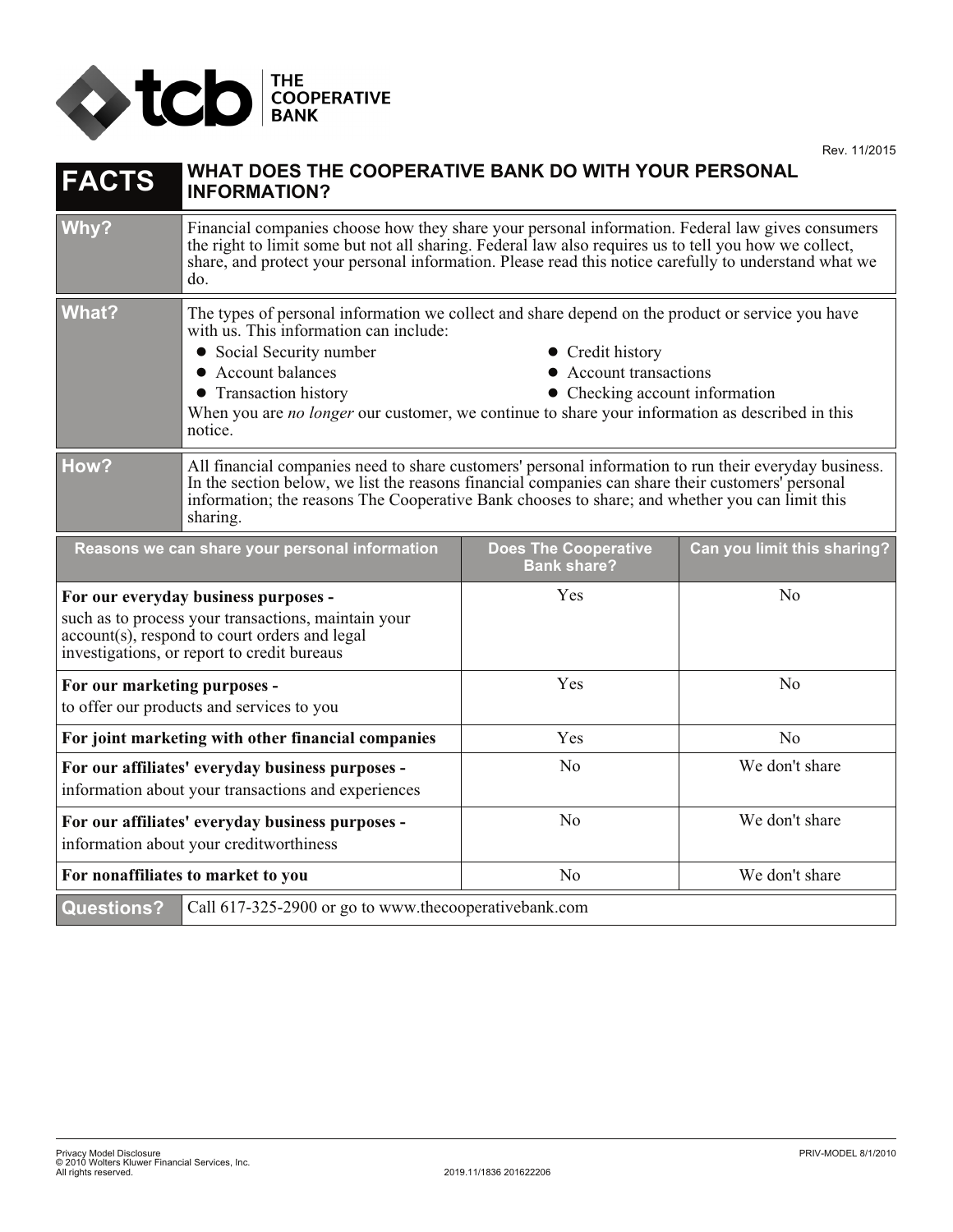| Page 2                                                                      |                                                                                                                                                                                                                                                                                                                                                                                                                  |  |  |
|-----------------------------------------------------------------------------|------------------------------------------------------------------------------------------------------------------------------------------------------------------------------------------------------------------------------------------------------------------------------------------------------------------------------------------------------------------------------------------------------------------|--|--|
| <b>What We Do</b>                                                           |                                                                                                                                                                                                                                                                                                                                                                                                                  |  |  |
| <b>How does The Cooperative Bank</b><br>protect my personal<br>information? | To protect your personal information from unauthorized access and use, we use<br>security measures that comply with federal law. These measures include computer<br>safeguards and secured files and buildings.<br>We also maintain other physical, electronic and procedural safeguards to protect<br>this information and we limit access to information to those employees for whom<br>access is appropriate. |  |  |
| <b>How does The Cooperative Bank</b><br>collect my personal information?    | We collect your personal information, for example, when you<br>• Open an account<br>• Provide employment information<br>• Give us your contact information<br>• Apply for a loan<br>• Give us your income information<br>We also collect your personal information from others, such as credit bureaus,<br>affiliates, or other companies.                                                                       |  |  |
| Why can't I limit all sharing?                                              | Federal law gives you the right to limit only<br>• sharing for affiliates' everyday business purposes - information about your<br>creditworthiness<br>• affiliates from using your information to market to you<br>• sharing for nonaffiliates to market to you<br>State laws and individual companies may give you additional rights to limit sharing.<br>See below for more on your rights under state law.    |  |  |
| <b>Definitions</b>                                                          |                                                                                                                                                                                                                                                                                                                                                                                                                  |  |  |
| Affiliates                                                                  | Companies related by common ownership or control. They can be financial and<br>non-financial companies.<br>• The Cooperative Bank has no affiliates.                                                                                                                                                                                                                                                             |  |  |
| <b>Nonaffiliates</b>                                                        | Companies not related by common ownership or control. They can be financial and<br>non-financial companies.<br>The Cooperative Bank does not share with nonaffiliates so they can market to<br>$\mathcal{V}$ <i>ou</i> .                                                                                                                                                                                         |  |  |
| <b>Joint Marketing</b>                                                      | A formal agreement between nonaffiliated financial companies that together market<br>financial products or services to you.<br>• Our joint marketing partners include insurance and investment service<br>providers and credit card companies.                                                                                                                                                                   |  |  |
| <b>Other Important Information</b>                                          |                                                                                                                                                                                                                                                                                                                                                                                                                  |  |  |

**For Massachusetts Customers.** We will not share personal information from deposit or share relationships with nonaffiliates either for them to market to you or for joint marketing - without your authorization.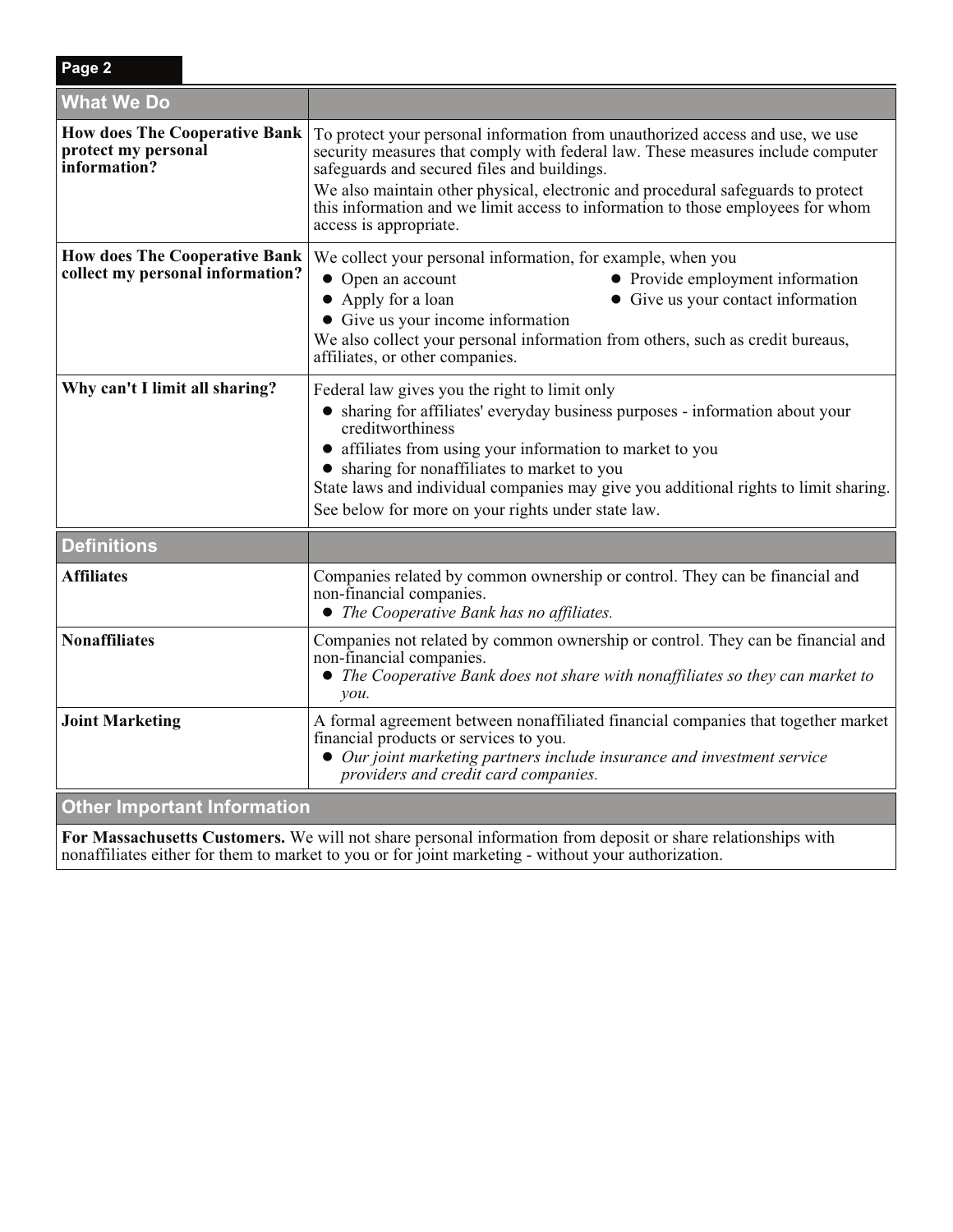# **TERMS AND CONDITIONS OF YOUR ACCOUNT**

**AGREEMENT -** This document, along with any other documents we give you pertaining to your account(s), is a contract that establishes rules which control your account(s) with us. Please read this carefully and retain it for future reference. If you sign the signature card or open or continue to use the account, you agree to these rules. You will receive a separate schedule of rates, qualifying balances, and fees if they are not included in this document. If you have any questions, please call us.

This agreement is subject to applicable federal laws, the laws of the state of Massachusetts and other applicable rules such as the operating letters of the Federal Reserve Banks and payment processing system rules (except to the extent that this agreement can and does vary such rules or laws). The body of state and federal law that governs our relationship with you, however, is too large and complex to be reproduced here. The purpose of this document is to:

- (1) summarize some laws that apply to common transactions;
- (2) establish rules to cover transactions or events which the law does not regulate;
- (3) establish rules for certain transactions or events which the law regulates but permits variation by agreement; and
- (4) give you disclosures of some of our policies to which you may be entitled or in which you may be interested.

If any provision of this document is found to be unenforceable according to its terms, all remaining provisions will continue in full force and effect. We may permit some variations from our standard agreement, but we must agree to any variation in writing either on the signature card for your account or in some other document. Nothing in this document is intended to vary our duty to act in good faith and with ordinary care when required by law.

As used in this document the words "we," "our," "us", and "TCB" mean the financial institution and The Cooperative Bank and the words "you" and "your" mean the account holder(s) and anyone else with the authority to deposit, withdraw, or exercise control over the funds in the account. However, this agreement does not intend, and the terms "you" and "your" should not be interpreted, to expand an individual's responsibility for an organization's liability. If this account is owned by a corporation, partnership or other organization, individual liability is determined by the laws generally applicable to that type of organization. The headings in this document are for convenience or reference only and will not govern the interpretation of the provisions. Unless it would be inconsistent to do so, words and phrases used in this document should be construed so the singular includes the plural and the plural includes the singular.

**LIABILITY -** You agree, for yourself (and the person or entity you represent if you sign as a representative of another) to the terms of this account and the schedule of charges. You authorize us to deduct these charges, without notice to you, directly from the account balance as accrued. You will pay any additional reasonable charges for services you request which are not covered by this agreement.

Each of you also agrees to be jointly and severally (individually) liable for any account shortage resulting from charges or overdrafts, whether caused by you or another with access to this account. This liability is due immediately, and we can deduct any amounts deposited into the account and apply those amounts to the shortage. You have no right to defer payment of this liability, and you are liable regardless of whether you signed the item or benefited from the charge or overdraft.

You will be liable for our costs as well as for our reasonable attorneys' fees, to the extent permitted by law, whether incurred as a result of collection or in any other dispute involving your account. This includes, but is not limited to, disputes between you and another joint owner; you and an authorized signer or similar party; or a third party claiming an interest in your account. This also includes any action that you or a third party takes regarding the account that causes us, in good faith, to seek the advice of an attorney, whether or not we become involved in the dispute. All costs and attorneys' fees can be deducted from your account when they are incurred, without notice to you.

**DEPOSITS** - We will give only provisional credit until collection is final for any items, other than cash, we accept for deposit (including items drawn "on us"). Before settlement of any item becomes final, we act only as your agent, regardless of the form of indorsement or lack of indorsement on the item and even though we provide you provisional credit for the item. We may reverse any provisional credit for items that are lost, stolen, or returned. Unless prohibited by law, we also reserve the right to charge back to your account the amount of any item deposited to your account or cashed for you which was initially paid by the payor bank and which is later returned to us due to an allegedly forged, unauthorized or missing indorsement, claim of alteration, encoding error, counterfeit cashier's check or other problem which in our judgment justifies reversal of credit. You authorize us to attempt to collect previously returned items without giving you notice, and in attempting to collect we may permit the payor bank to hold an item beyond the midnight deadline. Actual credit for deposits of, or payable in, foreign currency will be at the exchange rate in effect on final collection in U.S. dollars. We are not responsible for transactions by mail or outside depository until we actually record them. If you deliver a deposit to us and you will not be present when the deposit is counted, you must provide us an itemized list of the deposit (deposit slip). To process the deposit, we will verify and record the deposit, and credit the deposit to the account. If there are any discrepancies between the amounts shown on the itemized list of the deposit and the amount we determine to be the actual deposit, we will notify you of the discrepancy. You will be entitled to credit only for the actual deposit as determined by us, regardless of what is

# **WITHDRAWALS -**

**Generally -** Unless clearly indicated otherwise on the account records, any of you, acting alone, who signs to open the account or has authority to make withdrawals may withdraw or transfer all or any part of the account balance at any time. Each of you (until we receive written notice to the contrary) authorizes each other person who signs or has authority to make withdrawals to indorse any item payable to you or your order for deposit to this account or any other transaction with us.

Postdated checks - A postdated check is one which bears a date later than the date on which the check is written. We may properly pay and charge your account for a postdated check even though payment was made before the date of the check, unless we have received written notice of the postdating in time to have a reasonable opportunity to act. Because we process checks mechanically, your notice will not be effective and we will not be liable for failing to honor your notice unless it precisely identifies the number, date, amount and payee of the item.

**Checks and withdrawal rules -** If you do not purchase your check blanks from us, you must be certain that we approve the check blanks you purchase. We may refuse any withdrawal or transfer request which you attempt on forms not approved by us or by any method we do not specifically permit. We may refuse any withdrawal or transfer request which is greater in number than the frequency permitted by our policy, or which is for an amount greater or less than any withdrawal limitations. We will use the date the transaction is completed by us (as opposed to the date you initiate it) to apply any frequency limitations. In addition, we may place limitations on the account until your identity is verified.

Even if we honor a nonconforming request, we are not required to do so later. If you violate the stated transaction limitations (if any), in our discretion we may close your account or reclassify your account as another type of account. If we reclassify your account, your account will be subject to the fees and earnings rules of the new account classification.

If we are presented with an item drawn against your account that would be a "substitute check," as defined by law, but for an error or defect in the item introduced in the substitute check creation process, you agree that we may pay such item.

**Cash withdrawals -** We recommend you take care when making large cash withdrawals because carrying large amounts of cash may pose a danger to your personal safety. As an alternative to making a large cash withdrawal, you may want to consider a cashier's check or similar instrument. You assume full responsibility of any loss in the event the cash you withdraw is lost, stolen, or destroyed. You agree to hold us harmless from any loss you incur as a result of your decision to withdraw funds in the form of cash.

**Multiple signatures, electronic check conversion, and similar transactions -** An electronic check conversion transaction is a transaction where a check or similar item is converted into an electronic fund transfer as defined in the Electronic Fund Transfers regulation. In these types of transactions the check or similar item is either removed from circulation (truncated) or given back to you. As a result, we have no opportunity to review the signatures or otherwise examine the original check or item. You agree that, as to these or any items as to which we have no opportunity to examine the signatures, you waive any requirement of multiple signatures.

**Notice of withdrawal -** We reserve the right to require not less than 7 days' notice in writing before each withdrawal from an interest-bearing account, other than a time deposit or demand deposit, or from any other savings deposit as defined by Regulation D. (The law requires us to reserve this right, but it is not our general policy to use it.) Withdrawals from a time account prior to maturity or prior to any notice period may be restricted and may be subject to penalty. See your notice of penalty for early withdrawal.

### **UNDERSTANDING AND AVOIDING INSUFFICIENT/UNCOLLECTED FUNDS FEES -**

**Generally -** The information in this section is being provided to help you understand what happens if your account is overdrawn. Understanding the concepts of overdrafts and insufficient or uncollected funds is important and can help you avoid being assessed fees or charges. This section also provides contractual terms relating to overdrafts and insufficient or uncollected funds transactions.

An overdrawn account will typically result in you being charged an insufficient funds and/or uncollected funds fee. An insufficient/uncollected funds transaction is slightly different. In an insufficient/uncollected funds transaction, we do not cover the transaction. Instead, the transaction is rejected and the item or requested payment is returned. In either situation, we can charge you a fee.

TCB will consider, without obligation on our part, to review accounts with rejected transaction items on the next business day we are open. If funds are available in your account to cover the rejected transaction(s) by 11A.M. on the following business day that we are open, the item or requested payment will be paid, and the insufficient/uncollected funds charge may, at our discretion, be refunded.

**Determining your available balance -** We use the "available balance" method to determine whether your account is overdrawn, that is, whether there is enough money in your account to pay for a transaction. Importantly, your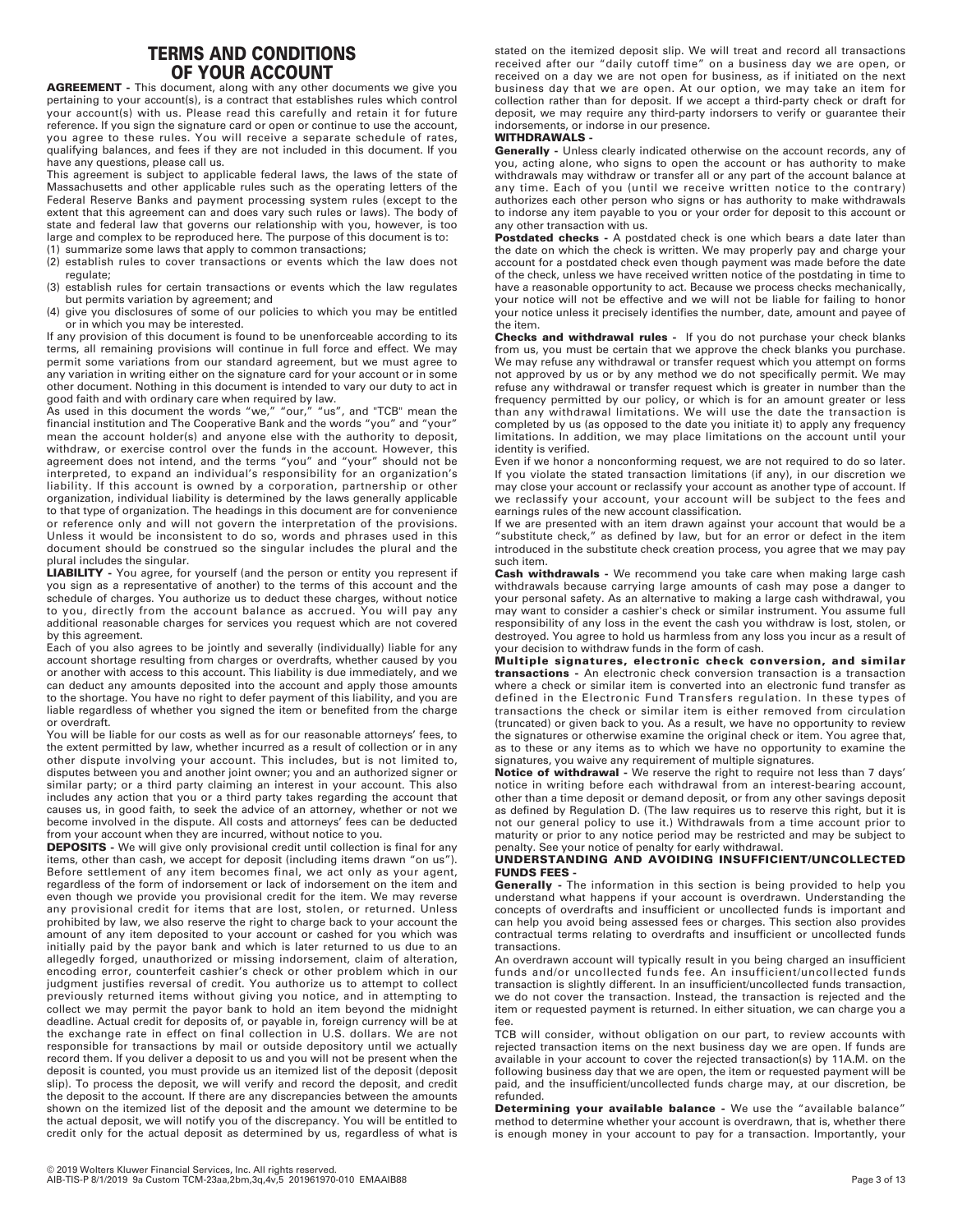"available" balance may not be the same as your account's "actual" balance. This means an insufficient funds transaction could occur regardless of your account's actual balance.

Your account's actual balance (sometimes called the ledger balance or current balance) only includes transactions that have settled up to that point in time, that is, transactions (deposits and payments) that have posted to your account. The actual balance does not include outstanding transactions (such as checks that have not yet cleared and electronic transactions that have been authorized but which are still pending). The balance on your periodic statement is the ledger balance for your account as of the statement date.

As the name implies, your available balance is calculated based on the money "available" in your account to make payments. In other words, the available balance takes transactions that have been authorized, but not yet settled, and subtracts them from the actual balance. In addition, when calculating your available balance, any "holds" placed on deposits that have not yet cleared are also subtracted from the actual balance. For more information on how holds placed on funds in your account can impact your available balance, read the subsection titled "A temporary debit authorization hold affects your account balance."

#### **Determining your account balance -**

**What You Need to Know about Current Balance vs Available Balance**  *Please review carefully and save a copy for your records* 

### **Understanding Your Account Balance -**

Your checking account has two kinds of balances: the current balance (sometimes called the ledger balance or actual balance) and the available balance. You can review both balances when you review your account online, at an ATM, by phone or at a branch. The Cooperative Bank uses your available balance when determining whether a transaction may cause your account to overdraw and for charging uncollected or insufficient funds fees. The information below explains how your checking account balance works including the differences between your current balance and your available balance. Examples are used to help explain when The Cooperative Bank may charge an uncollected or insufficient funds fee due to an insufficient available balance.

#### **Your Current Balance -**

Your current balance is the amount of money that is actually in your account at any given time. Your current balance reflects transactions that have "posted" to your account, but it does not include transactions that have been authorized and are pending. While it may seem that the current balance is the most up-todate display of the funds that you can spend from your account, this is not always the case. Your account may have purchases, holds, fees, other charges, or deposits made on your account that have not yet posted and, therefore, will not appear in your current balance.

#### **Example of Current Balance -**

If you have a \$100.00 current balance and you wrote a check for \$60.00, then your current balance will show \$100.00 because the current balance does not include the pending check transaction which has not yet posted. While your current balance is \$100.00, you have already spent \$60.00.

#### **Your Available Balance -**

Your available balance is the amount of money in your account that is available to you without incurring an uncollected or insufficient funds fee. Your available balance takes into account holds that have been placed on deposits and pending transactions (such as pending debit card transactions) that The Cooperative Bank has authorized but that have not yet posted to your account.

### **Example of Available Balance -**

If your current balance and available balance are both \$100 and you swipe your debit card at a restaurant for \$35, the merchant could ask us to preauthorize the payment. The Cooperative Bank would place a "hold" on your account for \$35. Your current balance is still \$100 because the debit card transaction has not yet posted to your account; however, your available balance would be \$65 because you have already authorized the \$35 payment to the restaurant. When the restaurant submits the transaction for payment (which could be a few days later and could be for a different amount if you have added a tip), The Cooperative Bank will post the transaction to your account and your current balance will be reduced.

#### **Example of Fee for Insufficient Available Balance -**

If your current balance and available balance are both \$100 and you swipe your debit card at a restaurant for \$35, a hold is placed on your account and your available balance will be reduced to \$65. Your current balance is still \$100 because the transaction has not yet posted to your account. If a check that you had previously written for \$75 clears through your account before the restaurant charge is sent to The Cooperative Bank for processing - you will incur an uncollected or insufficient funds fee. This is because your available balance was \$65 when the \$75 check was paid.

#### **Reliability of Your Available Balance -**

You can review both your current and available balances when you review your account online, through mobile banking, at an ATM, by phone or at a branch. However, it is important to understand that you may still overdraw your account even though the available balance appears to show there are sufficient funds to cover a particular transaction. This is because your available balance may not reflect all your outstanding checks and automatic bill payments that you have authorized (or other outstanding transactions) that have not yet posted to your account.

Additionally, your available balance may not reflect all of your debit card transactions due to circumstances outside of The Cooperative Bank' s control. As demonstrated by the examples below, the best way to know how much money you have available (including all prior checks and authorizations) is to record and track all of your transactions closely.

#### **Examples of Transactions Not Reflected in Your Available Balance -**

Outstanding Checks and Bill Payments: If you have written checks from your account or have set up automatic bill payments, those transactions will not be reflected in your available balance when authorized. Rather, these transactions will be reflected in your current balance and available balance when the transactions post to your account. Debit Card Holds: If a merchant obtains The Cooperative Bank's authorization but does not submit a one-time debit card transaction for payment within 24 hours of authorization, The Cooperative Bank must release the authorization hold on the transaction. Since the hold has been released, your available balance would not reflect this transaction until the transaction has been received by The Cooperative Bank and paid from your account.

**Insufficient funds and uncollected funds fees -** If an item drafted by you (such as a check) or a transaction you set up (such as a preauthorized transfer) is presented for payment in an amount that is more than the amount of money available in your account, and we decide not to pay the item or transaction, you agree that we can charge you an insufficient/uncollected funds fee for returning the payment.

Be aware that such an item or payment may be presented multiple times and that we do not monitor or control the number of times a transaction is presented for payment. You agree that we may charge you an insufficient funds or uncollected funds fee each time a payment is presented if the amount of money available in your account is not sufficient to cover the payment, regardless of the number of times the payment is presented.

TCB will limit the number of insufficient funds fee charges per account per day to one (1) and limit the number of uncollected funds charges per account per day to one (1). Furthermore, we will not charge a fee for an item or payment of \$50 or less.

TCB will consider, without obligation on our part, to review accounts with rejected transaction items on the next business day we are open. If funds are available in your account to cover the rejected transaction(s) by 11A.M. on the following business day that we are open, the item or requested payment will be paid, and the insufficient/uncollected funds charge may, at our discretion, be refunded.

Payment types - Some, but not necessarily all, of the ways you can access the funds in your account include debit card transactions, automated clearing house (ACH) transactions, and check transactions. All these payment types can use different processing systems and some may take more or less time to post. This information is important for a number of reasons. For example, keeping track of the checks you write and the timing of the preauthorized payments you set up will help you to know what other transactions might still post against your account.

**Balance information -** Keeping track of your balance is important. You can review your balance in a number of ways including reviewing your periodic statement, reviewing your balance online, accessing your account information by phone, or coming into one of our branches.

Funds availability - Knowing when funds you deposit will be made available for withdrawal is another important concept that can help you avoid being assessed fees or charges. Please see our Your Ability To Withdraw Funds disclosure for information on when different types of deposits will be made available for withdrawal. For those accounts to which our funds availability policy disclosure does not apply, you can ask us when you make a deposit when those funds will be available for withdrawal. An item may be returned after the funds from the deposit of that item are made available for withdrawal. In that case, we will reverse the credit of the item. We may determine the amount of available funds in your account for the purpose of deciding whether to return an item for insufficient funds fee at any time between the times we receive the item and when we return the item or send a notice in lieu of return. We need only make one determination, but if we choose to make a subsequent determination, the account balance at the subsequent time will determine whether there are insufficient available funds.

**A temporary debit authorization hold affects your account balance -** On debit card purchases, merchants may request a temporary hold on your account for a specified sum of money when the merchant does not know the exact amount of the purchase at the time the card is authorized. The amount of the temporary hold may be more than the actual amount of your purchase. Some common transactions where this occurs involve purchases of gasoline, hotel rooms, or meals at restaurants. When this happens, our processing system cannot determine that the amount of the hold exceeds the actual amount of your purchase. This temporary hold, and the amount charged to your account, will eventually be adjusted to the actual amount of your purchase, but it could be three calendar days, or even longer in some cases, before the adjustment is made. Until the adjustment is made, the amount of funds in your account available for other transactions will be reduced by the amount of the temporary hold. If another transaction is presented for payment in an amount greater than the funds left after the deduction of the temporary hold amount, you will be charged an insufficient/uncollected funds fee according to our insufficient/uncollected funds policy. You will be charged the fee even if you would have had sufficient funds in your account if the amount of the hold had been equal to the amount of your purchase.

**CHAPTER 167D ACCOUNTS -** Except as indicated below, we do not intend to subject your account to (i) a service, maintenance or similar charge, (ii) a minimum balance requirement, (iii) a charge for a check, deposit or withdrawal, or (iv) a fee for the initial order or subsequent refills of the basic line of checks offered by us if you qualify for the minor or senior citizen fee exemption under Chapter 167D of Massachusetts General Laws. You should notify us if you or your spouse qualify so that we may administer your account accordingly. Despite this exemption, we may assess a fee for certain services in accordance with our published Schedule of Service Fees, including stop payment orders,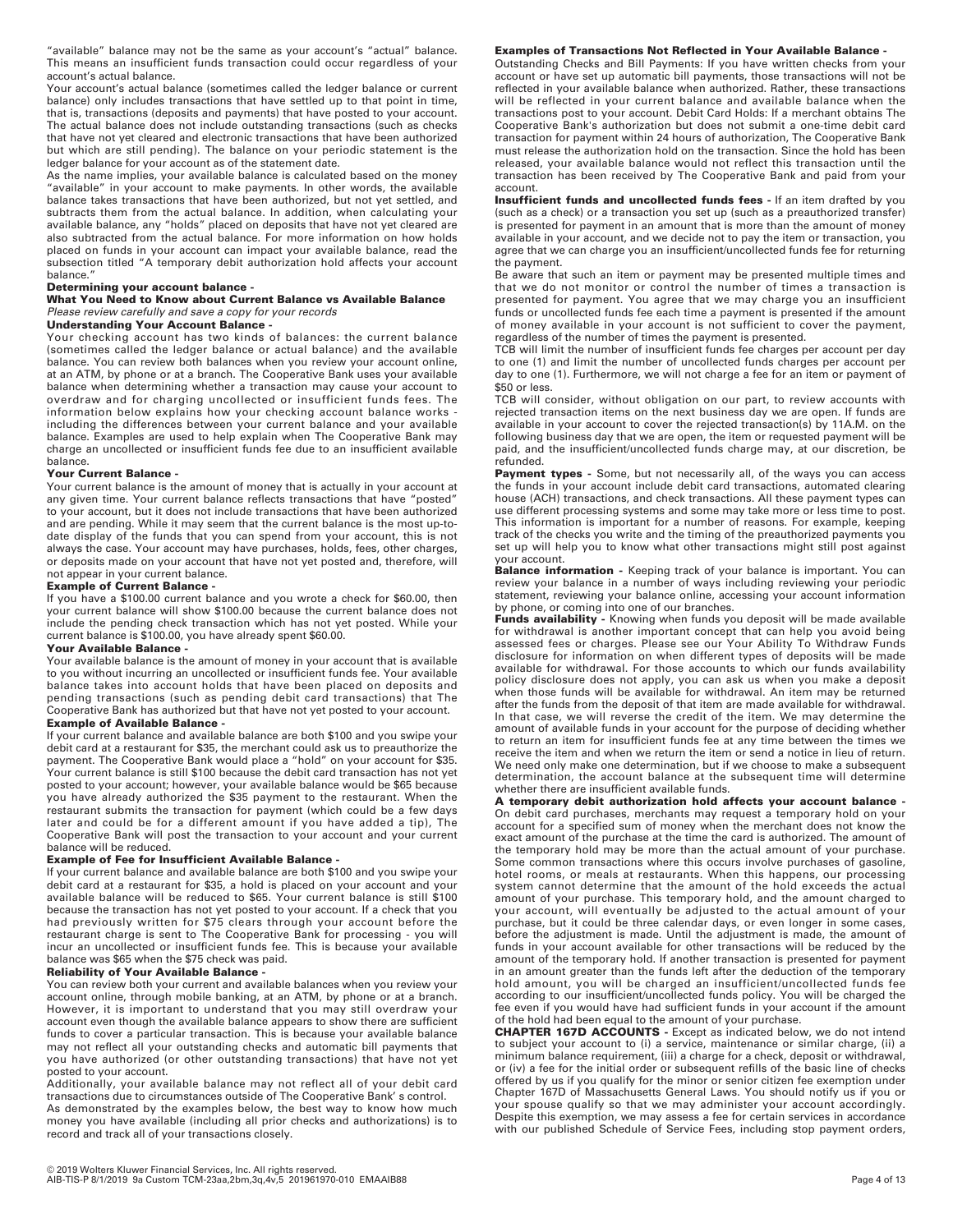wire transfers, certified or bank checks, money orders and deposit items returned, transactions at electronic branches and through other electronic devices, and services not directly associated with the deposit, withdrawal or transfer of funds from any such account; and we may assess you a reasonable charge when payment has been refused because of insufficient funds or uncollected funds on any check or other transaction on the account (as permitted by law).

**OWNERSHIP OF ACCOUNT AND BENEFICIARY DESIGNATION -** These rules apply to this account depending on the form of ownership and beneficiary designation, if any, specified on the account records. We make no representations as to the appropriateness or effect of the ownership and beneficiary designations, except as they determine to whom we pay the account funds.

**Individual Account -** is an account in the name of one person.

**Joint Account - With Survivorship (And Not As Tenants In Common)**  is an account in the name of two or more persons. Each of you intend that when you die the balance in the account (subject to any previous pledge to which we have agreed) will belong to the survivor(s). If two or more of you survive, you will own the balance in the account as joint tenants with survivorship and not as tenants in common.

**Joint Account - No Survivorship (As Tenants In Common) -** This is<br>owned by two or more persons, but none of you intend (merely by opening this account) to create any right of survivorship in any other person. We encourage you to agree and tell us in writing of the percentage of the deposit contributed by each of you. This information will not, however, affect the number of signatures necessary for withdrawal.

**Revocable Trust Account -** One or two of you (called trustees) may create such an account in trust for other persons. Payments may be made to the trustee, or if there are two trustees, to either or both of the trustees or the survivor. Upon the death of the trustee or the death of both trustees, payment may be made to the person or persons who survive the death of the last surviving trustee in an equal portion of the funds for whom the trust was made, or that person's legal representative.

**BUSINESS, ORGANIZATION AND ASSOCIATION ACCOUNTS -** Earnings in the form of interest, dividends, or credits will be paid only on collected funds, unless otherwise provided by law or our policy. You represent that you have the authority to open and conduct business on this account on behalf of the entity. We may require the governing body of the entity opening the account to give us a separate authorization telling us who is authorized to act on its behalf. We will honor the authorization until we actually receive written notice of a change from the governing body of the entity.

**STOP PAYMENTS -** The rules in this section cover stopping payment of items such as checks and drafts. Rules for stopping payment of other types of transfers of funds, such as consumer electronic fund transfers, may be established by law or our policy. If we have not disclosed these rules to you elsewhere, you may ask us about those rules.

We may accept an order to stop payment on any item from any one of you. You must make any stop-payment order in the manner required by law and we must receive it in time to give us a reasonable opportunity to act on it before our stop-payment cutoff time. Because stop-payment orders are handled by computers, to be effective, your stop-payment order must precisely identify the number, date, and amount of the item, and the payee. You may stop payment on any item drawn on your account whether you sign the item or not. Generally, if your stop-payment order is given to us in writing it is effective for six months. Your order will lapse after that time if you do not renew the order in writing before the end of the six-month period. If the original stop-payment order was oral your stop-payment order will lapse after 14 calendar days if you do not confirm your order in writing within that time period. We are not obligated to notify you when a stop-payment order expires.

If you stop payment on an item and we incur any damages or expenses because of the stop payment, you agree to indemnify us for those damages or<br>expenses, including attorneys' fees. You assign to us all rights against the<br>payee or any other holder of the item. You agree to cooperate with us legal actions that we may take against such persons. You should be aware that anyone holding the item may be entitled to enforce payment against you despite the stop-payment order.

Our stop-payment cutoff time is one hour after the opening of the next banking day after the banking day on which we receive the item. Additional limitations on our obligation to stop payment are provided by law (e.g., we paid the item in cash or we certified the item).

**TELEPHONE TRANSFERS -** A telephone transfer of funds from this account to another account with us, if otherwise arranged for or permitted, may be made by the same persons and under the same conditions generally applicable to withdrawals made in writing. Limitations on the number of telephonic

transfers from a savings account, if any, are described elsewhere. **AMENDMENTS AND TERMINATION -** We may change any term of this agreement. Rules governing changes in interest rates are provided separately in the Truth-in-Savings disclosure or in another document. For other changes, we will give you reasonable notice in writing or by any other method permitted by law. We may also close this account at any time upon reasonable notice to you and tender of the account balance personally or by mail. Items presented for payment after the account is closed may be dishonored. When you close your account, you are responsible for leaving enough money in the account to cover any outstanding items to be paid from the account. Reasonable notice depends on the circumstances, and in some cases such as when we cannot verify your identity or we suspect fraud, it might be reasonable for us to give you notice after the change or account closure becomes effective. For instance, if we suspect fraudulent activity with respect to your account, we might immediately freeze or close your account and then give you notice. If we have notified you of

a change in any term of your account and you continue to have your account after the effective date of the change, you have agreed to the new term(s).

**NOTICES -** Any written notice you give us is effective when we actually receive it, and it must be given to us according to the specific delivery instructions provided elsewhere, if any. We must receive it in time to have a reasonable opportunity to act on it. If the notice is regarding a check or other item, you must give us sufficient information to be able to identify the check or item, including the precise check or item number, amount, date and payee. Written notice we give you is effective when it is deposited in the United States Mail with proper postage and addressed to your mailing address we have on file.

Notice to any of you is notice to all of you. **STATEMENTS - Your duty to report unauthorized signatures, alterations and forgeries** - You must examine your statement of account<br>with "reasonable promptness." If you discover (or reasonably should have discovered) any unauthorized signatures or alterations, you must promptly notify us of the relevant facts. As between you and us, if you fail to do either of these duties, you will have to either share the loss with us, or bear the loss entirely yourself (depending on whether we used ordinary care and, if not, whether we substantially contributed to the loss). The loss could be not only with respect to items on the statement but other items with unauthorized signatures or alterations by the same wrongdoer.

You agree that the time you have to examine your statement and report to us will depend on the circumstances, but will not, in any circumstance, exceed a total of 30 days from when the statement is first sent or made available to you.

You further agree that if you fail to report any unauthorized signatures, alterations or forgeries in your account within 60 days of when we first send or make the statement available, you cannot assert a claim against us on any items in that statement, and as between you and us the loss will be entirely yours. This 60-day limitation is without regard to whether we used ordinary care. The limitation in this paragraph is in addition to that contained in the first paragraph of this section.

**Your duty to report other errors or problems -** In addition to your duty to review your statements for unauthorized signatures, alterations and forgeries, you agree to examine your statement with reasonable promptness for any other error or problem - such as an encoding error or an unexpected deposit amount. Also, if you receive or we make available either your items or images of your items, you must examine them for any unauthorized or missing indorsements or any other problems. You agree that the time you have to examine your statement and items and report to us will depend on the circumstances. However, this time period shall not exceed 60 days. Failure to examine your statement and items and report any errors to us within 60 days of when we first send or make the statement available precludes you from asserting a claim against us for any errors on items identified in that statement and as between you and us the loss will be entirely yours.

**Errors relating to electronic fund transfers or substitute checks -** For information on errors relating to electronic fund transfers (e.g., on-line, mobile, debit card or ATM transactions) refer to your Electronic Fund Transfers disclosure and the sections on consumer liability and error resolution. For information on errors relating to a substitute check you received, refer to your disclosure entitled Substitute Checks and Your Rights.

**Duty to notify if statement not received -** You agree to immediately notify us if you do not receive your statement by the date you normally expect to receive it. Not receiving your statement in a timely manner is a sign that there may be an issue with your account, such as possible fraud or identity theft.

**ACCOUNT TRANSFER -** This account may not be transferred or assigned without our prior written consent.

**DIRECT DEPOSITS -** If we are required for any reason to reimburse the federal government for all or any portion of a benefit payment that was directly deposited into your account, you authorize us to deduct the amount of our liability to the federal government from the account or from any other account you have with us, without prior notice and at any time, except as prohibited by law. We may also use any other legal remedy to recover the amount of our liability.

**TEMPORARY ACCOUNT AGREEMENT -** If the account documentation indicates that this is a temporary account agreement, each person who signs to open the account or has authority to make withdrawals (except as indicated to the contrary) may transact business on this account. However, we may at some time in the future restrict or prohibit further use of this account if you fail to comply with the requirements we have imposed within a reasonable time.

**SETOFF -** We may (without prior notice and when permitted by law) set off the funds in this account against any due and payable debt any of you owe us now or in the future. If this account is owned by one or more of you as individuals, we may set off any funds in the account against a due and payable debt a partnership owes us now or in the future, to the extent of your liability as a partner for the partnership debt. If your debt arises from a promissory note, then the amount of the due and payable debt will be the full amount we have demanded, as entitled under the terms of the note, and this amount may include any portion of the balance for which we have properly accelerated the due date.

This right of setoff does not apply to this account if prohibited by law. For example, the right of setoff does not apply to this account if: (a) it is an Individual Retirement Account or similar tax-deferred account, or (b) the debt is created by a consumer credit transaction under a credit card plan (but this does not affect our rights under any consensual security interest), or (c) the debtor's right of withdrawal only arises in a representative capacity. We will not be liable for the dishonor of any check when the dishonor occurs because we set off a debt against this account. You agree to hold us harmless from any claim arising as a result of our exercise of our right of setoff.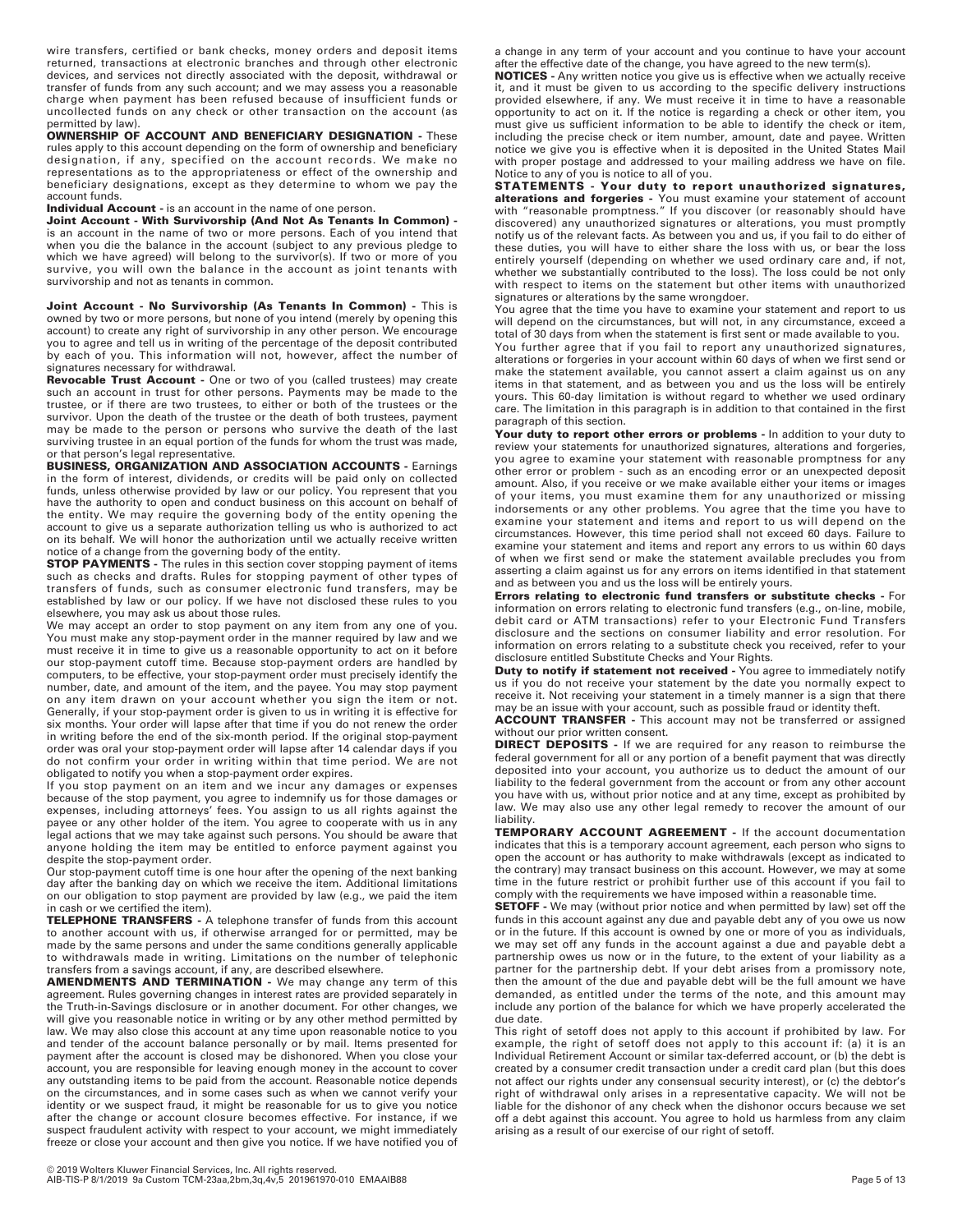**AUTHORIZED SIGNER (Individual Accounts only) -** A single individual is the owner. The authorized signer is merely designated to conduct transactions on the owner's behalf. The owner does not give up any rights to act on the account, and the authorized signer may not in any manner affect the rights of the owner or beneficiaries, if any, other than by withdrawing funds from the account. The owner is responsible for any transactions of the authorized signer. We undertake no obligation to monitor transactions to determine that they are on the owner's behalf.

The owner may terminate the authorization at any time, and the authorization is automatically terminated by the death of the owner. However, we may continue to honor the transactions of the authorized signer until: (a) we have received written notice or have actual knowledge of the termination of authority, and (b) we have a reasonable opportunity to act on that notice or knowledge. We may refuse to accept the designation of an authorized signer.

**RESTRICTIVE LEGENDS OR INDORSEMENTS -** The automated processing of the large volume of checks we receive prevents us from inspecting or looking for restrictive legends, restrictive indorsements or other special instructions on every check. For this reason, we are not required to honor any restrictive legend or indorsement or other special instruction placed on checks you write unless we have agreed in writing to the restriction or instruction. Unless we have agreed in writing, we are not responsible for any losses, claims, damages, or expenses that result from your placement of these restrictions or instructions on your checks. Examples of restrictive legends placed on checks are "must be presented within 90 days" or "not valid for more than \$1,000.00." The payee's signature accompanied by the words "for deposit only" is an example of a restrictive indorsement.

**CREDIT VERIFICATION -** You agree that we may verify credit and employment history by any necessary means, including preparation of a credit report by a credit reporting agency.

**FACSIMILE SIGNATURES -** Unless you make advance arrangements with us, we have no obligation to honor facsimile signatures on your checks or other orders. If we do agree to honor items containing facsimile signatures, you authorize us, at any time, to charge you for all checks, drafts, or other orders, for the payment of money, that are drawn on us. You give us this authority regardless of by whom or by what means the facsimile signature(s) may have been affixed so long as they resemble the facsimile signature specimen filed with us, and contain the required number of signatures for this purpose. You must notify us at once if you suspect that your facsimile signature is being or has been misused.

**CHECK PROCESSING -** We process items mechanically by relying solely on the information encoded in magnetic ink along the bottom of the items. This means that we do not individually examine all of your items to determine if the item is properly completed, signed and indorsed or to determine if it contains any information other than what is encoded in magnetic ink. You agree that we have exercised ordinary care if our automated processing is consistent with general banking practice, even though we do not inspect each item. Because we do not inspect each item, if you write a check to multiple payees, we can properly pay the check regardless of the number of indorsements unless you notify us in writing that the check requires multiple indorsements. We must receive the notice in time for us to have a reasonable opportunity to act on it, and you must tell us the precise date of the check, amount, check number and payee. We are not responsible for any unauthorized signature or alteration that would not be identified by a reasonable inspection of the item. Using an automated process helps us keep costs down for you and all account holders.

**CHECK CASHING -** We may charge a fee for anyone that does not have an account with us who is cashing a check, draft or other instrument written on your account. We may also require reasonable identification to cash such a check, draft or other instrument. We can decide what identification is reasonable under the circumstances and such identification may be documentary or physical and may include collecting a thumbprint or fingerprint.

**INDORSEMENTS -** We may accept for deposit any item payable to you or your order, even if they are not indorsed by you. We may give cash back to any one of you. We may supply any missing indorsement(s) for any item we accept for deposit or collection, and you warrant that all indorsements are genuine.

To ensure that your check or share draft is processed without delay, you must indorse it (sign it on the back) in a specific area. Your entire indorsement (whether a signature or a stamp) along with any other indorsement information (e.g. additional indorsements, ID information, driver's license number, etc.) must fall within 11 /2" of the "trailing edge" of a check. Indorsements must be made in blue or black ink, so that they are readable by automated check processing equipment.

As you look at the front of a check, the "trailing edge" is the left edge. When you flip the check over, be sure to keep all indorsement information within  $1\frac{1}{2}$ of that edge.



BACK OF CHECK

It is important that you confine the indorsement information to this area since the remaining blank space will be used by others in the processing of the check to place additional needed indorsements and information. You agree that you will indemnify, defend, and hold us harmless for any loss, liability, damage or expense that occurs because your indorsement, another indorsement or information you have printed on the back of the check obscures our indorsement.

These indorsement guidelines apply to both personal and business checks.

**DEATH OR INCOMPETENCE -** You agree to notify us promptly if any person with a right to withdraw funds from your account(s) dies or is adjudicated (determined by the appropriate official) incompetent. We may continue to honor your checks, items, and instructions until: (a) we know of your death or adjudication of incompetence, and (b) we have had a reasonable opportunity to act on that knowledge. You agree that we may pay or certify checks drawn on or before the date of death or adjudication of incompetence for up to ten (10) days after your death or adjudication of incompetence unless ordered to stop payment by someone claiming an interest in the account.

FIDUCIARY ACCOUNTS - Accounts may be opened by a person acting in a fiduciary capacity. A fiduciary is someone who is appointed to act on behalf of and for the benefit of another. We are not responsible for the actions of a fiduciary, including the misuse of funds. This account may be opened and maintained by a person or persons named as a trustee under a written trust agreement, or as executors, administrators, or conservators under court orders. You understand that by merely opening such an account, we are not acting in the capacity of a trustee in connection with the trust nor do we undertake any obligation to monitor or enforce the terms of the trust or letters.

**LEGAL ACTIONS AFFECTING YOUR ACCOUNT -** If we are served with a subpoena, restraining order, writ of attachment or execution, levy, garnishment, search warrant, or similar order relating to your account (termed legal action" in this section), we will comply with that legal action as permitted by law. Or, in our discretion, we may freeze the assets in the account and not allow any payments out of the account until a final court determination regarding the legal action. We may do these things even if the legal action involves less than all of you. In these cases, we will not have any liability to you if there are insufficient funds to pay your items because we have withdrawn funds from your account or in any way restricted access to your funds in accordance with the legal action. Any fees or expenses we incur in responding to any legal action (including, without limitation, attorneys' fees and our internal expenses) may be charged against your account. The list of fees applicable to your account(s) provided elsewhere may specify additional fees that we may charge for certain legal actions.

### **ACCOUNT SECURITY -**

**Duty to protect account information and methods of access - It is your** responsibility to protect the account numbers and electronic access devices (e.g., an ATM card) we provide you for your account(s). Do not discuss, compare, or share information about your account number(s) with anyone unless you are willing to give them full use of your money. An account number can be used by thieves to issue an electronic debit or to encode your number on a false demand draft which looks like and functions like an authorized check. If you furnish your access device and grant actual authority to make transfers to another person (a family member or coworker, for example) who then exceeds that authority, you are liable for the transfers unless we have been notified that transfers by that person are no longer authorized.

Your account number can also be used to electronically remove money from your account, and payment can be made from your account even though you did not contact us directly and order the payment.

You must also take precaution in safeguarding your blank checks. Notify us at once if you believe your checks have been lost or stolen. As between you and us, if you are negligent in safeguarding your checks, you must bear the loss entirely yourself or share the loss with us (we may have to share some of the loss if we failed to use ordinary care and if we substantially contributed to the loss).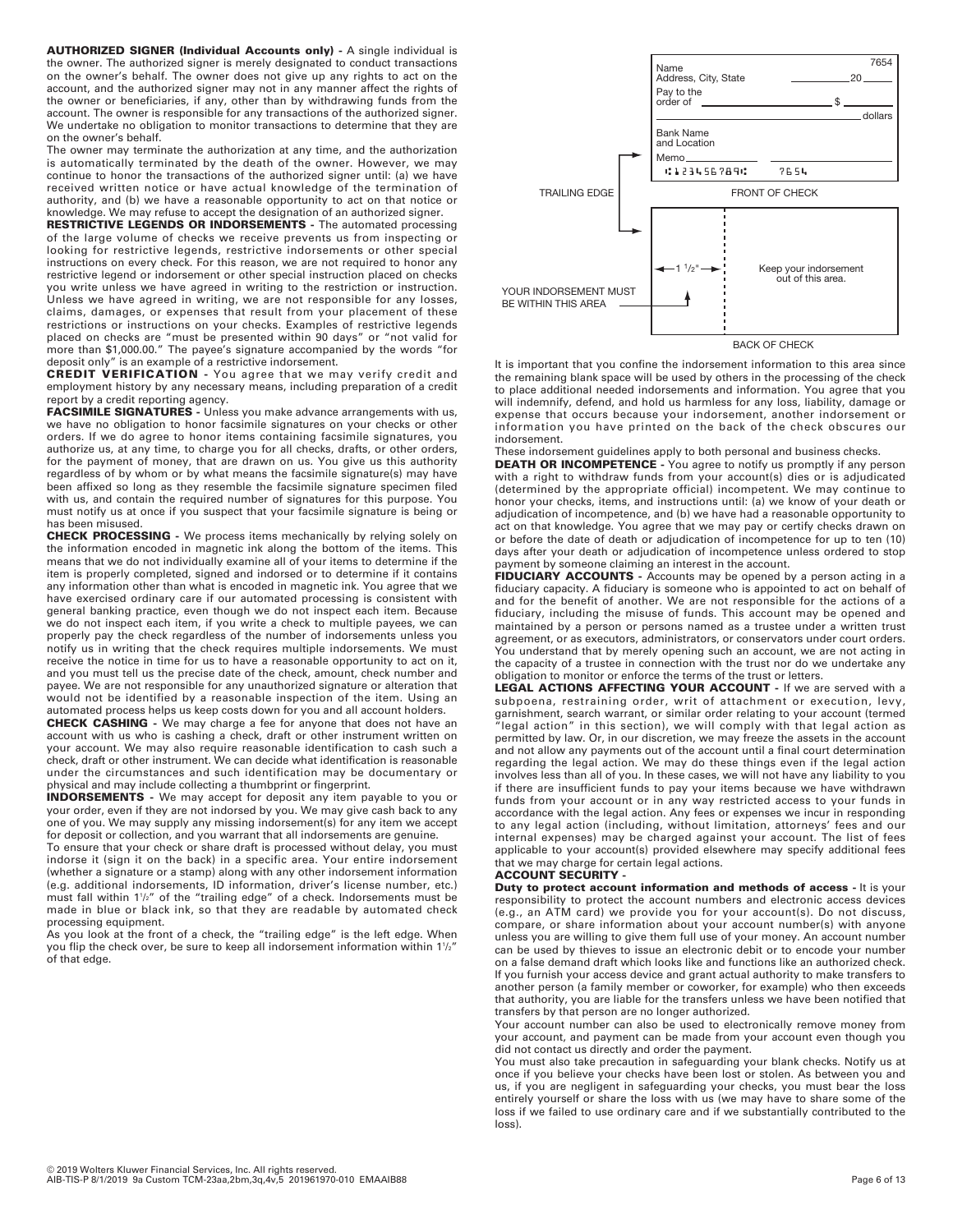**Fraud prevention services -** Except for consumer electronic fund transfers subject to Regulation E, you agree that if we offer you services appropriate for your account to help identify and limit fraud or other unauthorized transactions against your account, and you reject those services, you will be responsible for any fraudulent or unauthorized transactions which could have been prevented by the services we offered. You will not be responsible for such transactions if we acted in bad faith or to the extent our negligence contributed to the loss. Such services include positive pay or commercially reasonable security procedures. If we offered you a commercially reasonable security procedure which you reject, you agree that you are responsible for any payment order, whether authorized or not, that we accept in compliance with an alternative security procedure that you have selected.

**TELEPHONIC INSTRUCTIONS -** Unless required by law or we have agreed otherwise in writing, we are not required to act upon instructions you give us via facsimile transmission or leave by voice mail or on a telephone answering machine.

**MONITORING AND RECORDING TELEPHONE CALLS AND CONSENT TO RECEIVE COMMUNICATIONS -** Subject to federal and state law, we may monitor or record phone calls for security reasons, to maintain a record and to ensure that you receive courteous and efficient service. You consent in advance to any such recording.

To provide you with the best possible service in our ongoing business relationship for your account we may need to contact you about your account from time to time by telephone, text messaging or email. However, we first obtain your consent to contact you about your account in compliance with applicable consumer protection provisions in the federal Telephone Consumer Protection Act of 1991 (TCPA), CAN-SPAM Act and their related federal regulations and orders issued by the Federal Communications Commission (FCC).

- •...<br>• Your consent is limited to your account, and as authorized by applicable law and regulations.
- Your consent is voluntary and not conditioned on the purchase of any product or service from us.

With the above understandings, you authorize us to contact you regarding your account throughout its existence using any telephone numbers or email addresses that you have previously provided to us by virtue of an existing business relationship or that you may subsequently provide to us.

This consent is regardless of whether the number we use to contact you is assigned to a landline, a paging service, a cellular wireless service, a specialized mobile radio service, other radio common carrier service or any other service for which you may be charged for the call. You further authorize us to contact you through the use of voice, voice mail and text messaging, including the use of pre-recorded or artificial voice messages and an automated dialing device.

If necessary, you may change or remove any of the telephone numbers or email addresses at any time using any reasonable means to notify us.

**CLAIM OF LOSS -** The following rules do not apply to a transaction or claim related to a consumer electronic fund transfer governed by Regulation E (e.g., an everyday consumer debit card or ATM transaction). The error resolution procedures for consumer electronic fund transfers can be found in our initial Regulation E disclosure titled, "Electronic Fund Transfers." For other transactions or claims, if you claim a credit or refund because of a forgery, alteration, or any other unauthorized withdrawal, you agree to cooperate with us in the investigation of the loss, including giving us an affidavit containing whatever reasonable information we require concerning your account, the transaction, and the circumstances surrounding the loss. You will notify law enforcement authorities of any criminal act related to the claim of lost, missing, or stolen checks or unauthorized withdrawals. We will have a reasonable period of time to investigate the facts and circumstances surrounding any claim of loss. Unless we have acted in bad faith, we will not be liable for special or consequential damages, including loss of profits or opportunity, or for attorneys' fees incurred by you.

You agree that you will not waive any rights you have to recover your loss against anyone who is obligated to repay, insure, or otherwise reimburse you for your loss. You will pursue your rights or, at our option, assign them to us so that we may pursue them. Our liability will be reduced by the amount you recover or are entitled to recover from these other sources.

**EARLY WITHDRAWAL PENALTIES (and involuntary withdrawals) -** We may impose early withdrawal penalties on a withdrawal from a time account even if you don't initiate the withdrawal. For instance, the early withdrawal penalty may be imposed if the withdrawal is caused by our setoff against funds in the account or as a result of an attachment or other legal process. We may close your account and impose the early withdrawal penalty on the entire account balance in the event of a partial early withdrawal. See your notice of penalty for early withdrawals for additional information.

**ADDRESS OR NAME CHANGES -** You are responsible for notifying us of any change in your address or your name. Unless we agree otherwise, change of address or name must be made in writing by at least one of the account holders. Informing us of your address or name change on a check reorder form is not sufficient. We will attempt to communicate with you only by use of the most recent address you have provided to us. If provided elsewhere, we may impose a service fee if we attempt to locate you. If mail is returned as undeliverable for a period of three (3) consecutive months, TCB may place a block on your account until updated contact information is provided.

**RESOLVING ACCOUNT DISPUTES** - We may place an administrative hold on the funds in your account (refuse payment or withdrawal of the funds) if it becomes subject to a claim adverse to (1) your own interest; (2) others claiming an interest as survivors or beneficiaries of your account; or (3) a claim arising

by operation of law. The hold may be placed for such period of time as we believe reasonably necessary to allow a legal proceeding to determine the merits of the claim or until we receive evidence satisfactory to us that the dispute has been resolved. We will not be liable for any items that are dishonored as a consequence of placing a hold on funds in your account for these reasons.

**WAIVER OF NOTICES -** To the extent permitted by law, you waive any notice of non-payment, dishonor or protest regarding any items credited to or charged against your account. For example, if you deposit an item and it is returned unpaid or we receive a notice of nonpayment, we do not have to notify you unless required by federal Regulation CC or other law.

**ACH AND WIRE TRANSFERS -** This agreement is subject to Article 4A of the Uniform Commercial Code - Fund Transfers as adopted in the state in which you have your account with us. If you originate a fund transfer and you identify by name and number a beneficiary financial institution, an intermediary financial institution or a beneficiary, we and every receiving or beneficiary financial institution may rely on the identifying number to make payment. We may rely on the number even if it identifies a financial institution, person or account other than the one named. You agree to be bound by automated clearing house association rules. These rules provide, among other things, that payments made to you, or originated by you, are provisional until final settlement is made through a Federal Reserve Bank or payment is otherwise made as provided in Article 4A-403(a) of the Uniform Commercial Code. If we do not receive such payment, we are entitled to a refund from you in the amount credited to your account and the party originating such payment will not be considered to have paid the amount so credited. Credit entries may be made by ACH. If we receive a payment order to credit an account you have with us by wire or ACH, we are not required to give you any notice of the payment order or credit.

**UNLAWFUL INTERNET GAMBLING NOTICE -** Restricted transactions as defined in Federal Reserve Regulation GG are prohibited from being processed through this account or relationship. Restricted transactions generally include, but are not limited to, those in which credit, electronic fund transfers, checks, or drafts are knowingly accepted by gambling businesses in connection with the participation by others in unlawful Internet gambling. You agree not to use your account, access devices or services for unlawful internet gambling or other illegal activities.

# ———————————————————————————————————— **NOTICE OF NEGATIVE INFORMATION**

Federal law requires us to provide the following notice to customers before any "negative information" may be furnished to a nationwide consumer reporting agency. "Negative information" includes information concerning delinquencies, overdrafts or any form of default. This notice does not mean that we will be reporting such information about you, only that we may report such information about customers that have not done what they are required to do under our agreement.

After providing this notice, additional negative information may be submitted without providing another notice.

**We may report information about your account to credit bureaus. Late payments, missed payments or other defaults on your account may be reflected in your credit report.**

# ———————————————————————————————————— **ELECTRONIC FUND TRANSFERS YOUR RIGHTS AND RESPONSIBILITIES**

Indicated below are types of Electronic Fund Transfers we are capable of handling, some of which may not apply to your account. Please read this disclosure carefully because it tells you your rights and obligations for the transactions listed. You should keep this notice for future reference.

**Electronic Fund Transfers Initiated By Third Parties.** You may authorize a third party to initiate electronic fund transfers between your account and the third party's account. These transfers to make or receive payment may be onetime occurrences or may recur as directed by you. These transfers may use the Automated Clearing House (ACH) or other payments network. Your authorization to the third party to make these transfers can occur in a number of ways. For example, your authorization to convert a check to an electronic fund transfer or to electronically pay a returned check charge can occur when a merchant provides you with notice and you go forward with the transaction (typically, at the point of purchase, a merchant will post a sign and print the notice on a receipt). In all cases, these third party transfers will require you to provide the third party with your account number and bank information. This information can be found on your check as well as on a deposit or withdrawal slip. Thus, you should only provide your bank and account information (whether over the phone, the Internet, or via some other method) to trusted third parties whom you have authorized to initiate these electronic fund transfers. Examples of these transfers include, but are not limited to:

- **Preauthorized credits.** You may make arrangements for certain direct deposits to be accepted into your checking, savings, or money market account(s).
- **Preauthorized payments.** You may make arrangements to pay certain recurring bills from your checking, savings, or money market account(s).
- **Electronic check conversion.** You may authorize a merchant or other payee to make electronic payments from your checking account using information from your check to pay for purchases or pay bills.
- **Electronic returned check charge.** You may authorize a merchant or other payee to initiate an electronic funds transfer to collect a charge in the event a check is returned for insufficient funds.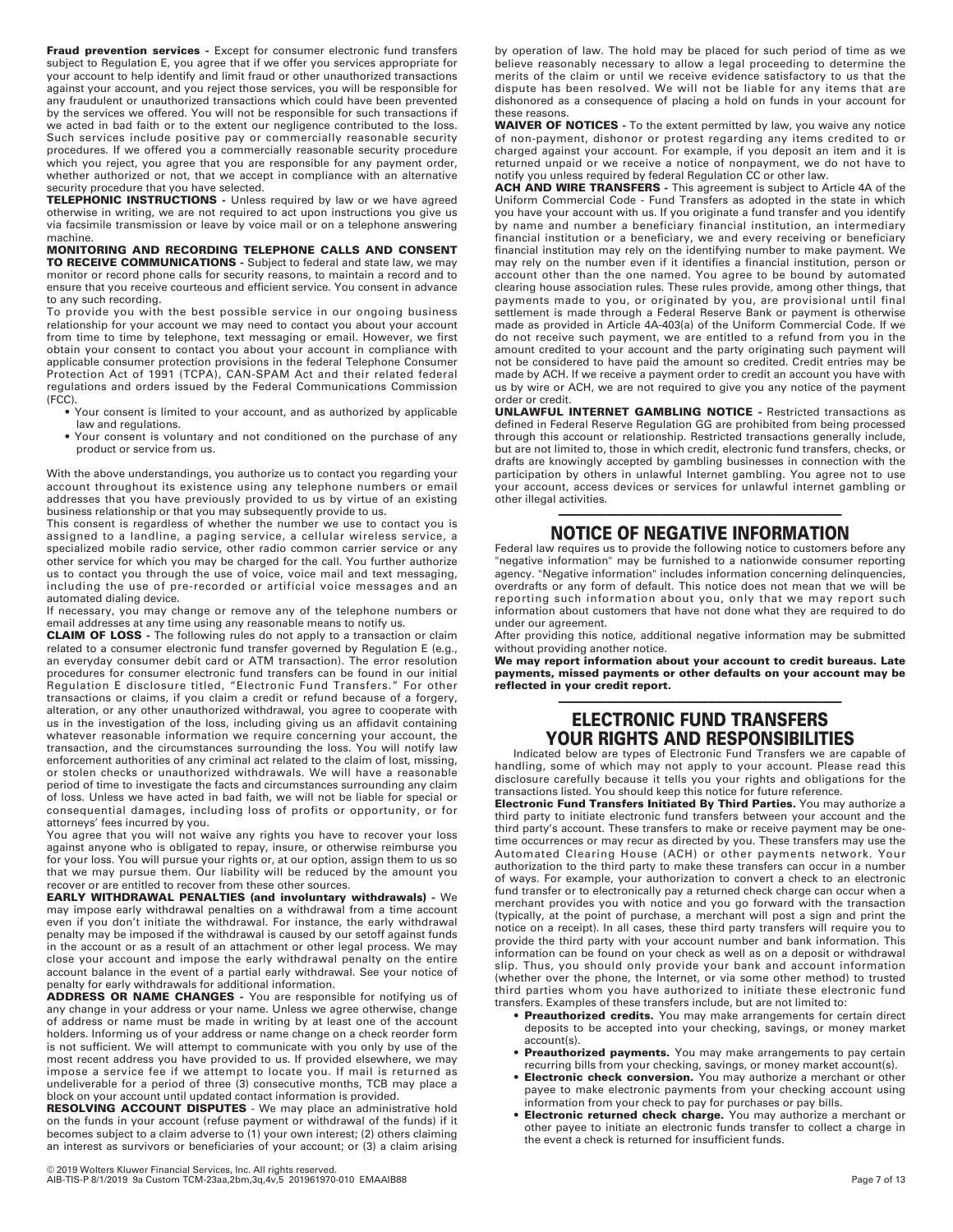**Voice Response Telephone Transfers - types of transfers -** You may access your account by telephone 24 hours a day at 1-800-925-8851 using your personal identification number, a touch tone phone, and your account numbers, to:

- **•** transfer funds from checking to checking
- **•** transfer funds from checking to statement savings or money market accounts
- **•** transfer funds from statement savings or money market to checking accounts
- **•** transfer funds from statement savings or money market to statement savings or money market accounts
- **•** make payments from checking to loan accounts with us
- **•** make payments from statement savings or money market to loan accounts with us
- **•** get information about:
	- **-** the account balance of checking accounts
	- **-** the last deposit to checking accounts
	- **-** the last withdrawal from checking accounts
	- **-** the account balance of statement savings or money market accounts
	- **-** the last deposit to statement savings or money market accounts
- **-** the last withdrawal from statement savings or money market accounts

## **CARDHOLDER AGREEMENT**

The issuance and use of a Debit Card from The Cooperative Bank is deemed to be a privilege provided to the customer by the Bank. The following terms and conditions are agreed to by you and us when we issue you a card or other access device at your request. All provisions applying to the use of your access device will be deemed delivered, executed, governed, and constructed by Massachusetts laws. To the extent that any of the following terms and conditions are void or unenforceable under applicable law, this Cardholder Agreement shall be treated as if such term or condition did not exist and all of the other terms and conditions shall continue in full force and effect. All of the terms set forth in the Initial Disclosure of Terms and Conditions of Electronic Fund Transfer Services are hereby made part of this Cardholder Agreement and shall govern the use of your card or access device. Any designated account that may be accessed for electronic funds transfers may also be governed by a separate set of rules and regulations that shall remain in effect with respect to such accounts, unless inconsistent with the agreements set forth in this Cardholder Agreement, in which case the terms and conditions set forth herein shall control.

#### **Use of Card**

You may use your card to carry out transactions described in the Electronic Funds Transfer disclosure. In the future, we may add other types of transactions that may be conducted with your card. In such an event, we will notify you as to the nature and frequency of those transactions. The Cooperative Bank will issue a separate card and card number for each individual authorized to conduct transactions on an account. Only the individual whose name is embossed on the front of the card is authorized to use the card. Allowing anyone other than yourself to use your card violates the terms of this agreement and will result in the termination of this cardholder agreement and require you to return your card to us.

#### **Charges for Use of Your Card**

We have published a Schedule of Service Fees that sets forth all applicable charges associated with the use of your card or any electronic fund transfer. Please refer to our most recently published Schedule of Service Fees. We reserve the right to amend the Schedule of Service Fees at any time and will give you notice if we do. You agree to pay all such charges which you have incurred and hereby authorize us, from time to time, to charge your deposit account(s) with the aggregate outstanding amount of such charges.

## **Interactive Cards**

If your TCB Debit Mastercard is inactive (i.e., no card activity) for a period of 6 months or longer, TCB may close your card for inactivity.

## **PIN Number**

Your PIN should be memorized and kept secret. In no event should it be written or carried with your card. If you believe that your PIN is no longer secret because it has been disclosed, you will notify us immediately. Willfully sharing your PIN number with anyone, thus allowing anyone other than yourself to use your card violates the terms of this agreement and will result in the termination of this cardholder agreement and require you to return your card to us.

#### **Evidence of Transactions**

In the event that we institute legal action against you in connection with this account, we may introduce into evidence a copy, microfilm, or microfiche of any document evidencing a transaction under this Cardholder Agreement and such copy, microfilm or microfiche shall be deemed as valid as the original document.

#### **Notices**

Any notice sent by us shall be effective when mailed to you at your last address on our records. To the extent allowed by law, notices from you to us must be in writing and shall be effective when received by us.

#### **Default**

In the event that you default in connection with any obligation owed to us, you agree to reimburse us for all costs of collection, including reasonable attorneys' fees.

#### **Maintenance of Accounts**

As long as this Cardholder Agreement is in effect, you agree to maintain at least one account for which your card can be used. If you close all such accounts, this Cardholder Agreement will terminate and you must immediately return your card to us.

#### **Travel Within and Outside of the United States**

In order to ensure uninterrupted access to your accounts using your TCB Debit Mastercard, please notify us in advance of any travel plans, including locations and dates of travel.

#### **Ownership of Card**

The card which we issue to you will remain our property and you may not transfer it to any other person. You agree to return the card to us immediately upon demand or upon termination of this Cardholder Agreement. We will program the machines in which your card can be used to retain your card following the termination of this Cardholder Agreement and in certain other events.

### **Authorization to Withdraw Funds from your Account(s)**

You hereby authorize us to withdraw funds from your account(s) to satisfy any transaction which you have made using your card. Such authorization includes the right to charge your accounts for funds distributed to you and for charges which you have incurred pursuant to this Cardholder Agreement.

**ATM Transfers - types of transfers and dollar limitations -** You may

access your account(s) by ATM using your Debit Mastercard™ and personal identification number, to:

- **•** make deposits to checking accounts
- **•** make deposits to statement savings or money market accounts
- **•** get cash withdrawals from checking accounts
- **-** you may withdraw no more than \$500.00 per day, dollar limits may be higher upon bank approval
- **•** get cash withdrawals from statement savings or money market accounts
- **-** you may withdraw no more than \$500.00 per day, dollar limits may be higher upon bank approval
- **•** transfer funds from statement savings or money market to checking accounts
- **•** transfer funds from checking to statement savings or money market accounts
- **•** make payments from checking accounts
- **•** get information about:
	- **-** the account balance of your checking accounts
	- **-** the account balance of your statement savings or money market accounts

# Some of these services may not be available at all terminals.

**Types of Debit Mastercard™ Point-of-Sale Transactions -** You may access your checking account(s) to purchase goods (in person, online, or by phone), pay for services (in person, online, or by phone), get cash from a merchant, if the merchant permits, or from a participating financial institution, and do anything that a participating merchant will accept.

#### **Point-of-Sale Transactions - dollar limitations -** Using your card:

**•** you may not exceed \$1,500.00 in transactions per day, dollar limits may be higher upon bank approval

**Currency Conversion and Cross-Border Transaction Fees.** If you initiate a transaction with your Debit Mastercard™ in a currency other than US Dollars, Mastercard will convert the charge into a US Dollar amount. The Mastercard currency conversion procedure is based on rates observed in the wholesale market or, where applicable, on government-mandated rates. The currency conversion rate Mastercard generally uses is the rate for the applicable currency that is in effect on the day the transaction occurred. However, in limited situations, particularly where Mastercard transaction processing is being delayed, Mastercard may instead use the rate for the applicable currency in effect on the day the transaction is processed.

Mastercard charges us a Currency Conversion Assessment of 20 basis points (.2% of the transaction) for performing the currency conversion. In addition, Mastercard charges us an Issuer Cross-Border Assessment of 90 basis points (.9% of the transaction) on all cross-border transactions regardless of whether there is a currency conversion. As a result, we charge you a Currency Conversion fee of .2% and a Cross-Border Transaction fee of .9%. The Cross-Border Transaction fee is charged on all cross-border transactions regardless of whether there is a currency conversion. A cross-border transaction is a transaction that occurs at a card acceptance location in a different country from the country in which the card was issued. This means a cross-border transaction can occur even though the transaction is made when you are not in a foreign country. For example, a transaction made online with a foreign merchant is a cross-border transaction even though made while you are physically in the United States.

Advisory Against Illegal Use. You agree not to use your card(s) for illegal gambling or other illegal purpose. Display of a payment card logo by, for example, an online merchant does not necessarily mean that transactions are lawful in all jurisdictions in which the cardholder may be located.

**Mastercard Automatic Billing Updater Notice of Right to Opt Out.** Your TCB Debit Mastercard will be automatically enrolled in the free Mastercard® Automatic Billing Updater (ABU) service. ABU helps participating merchants who receive recurring payments from your card have access to current card account information on file. For instance, participating merchants will have access to information about card expiration, or if you report that your card has been lost or stolen. You are entitled to opt out of this service. You may opt out at any time.

If you want to opt out, mail us notice of your intention to opt out at The Cooperative Bank, Attn: Deposit Operations, 40 Belgrade Avenue, Roslindale, MA 02131. You must include your name, address, account number, card number, and signature. If you opt out, you may opt back in if you decide you want the Mastercard Automatic Billing Updater service in the future. You may opt in the same way(s) that you can opt out.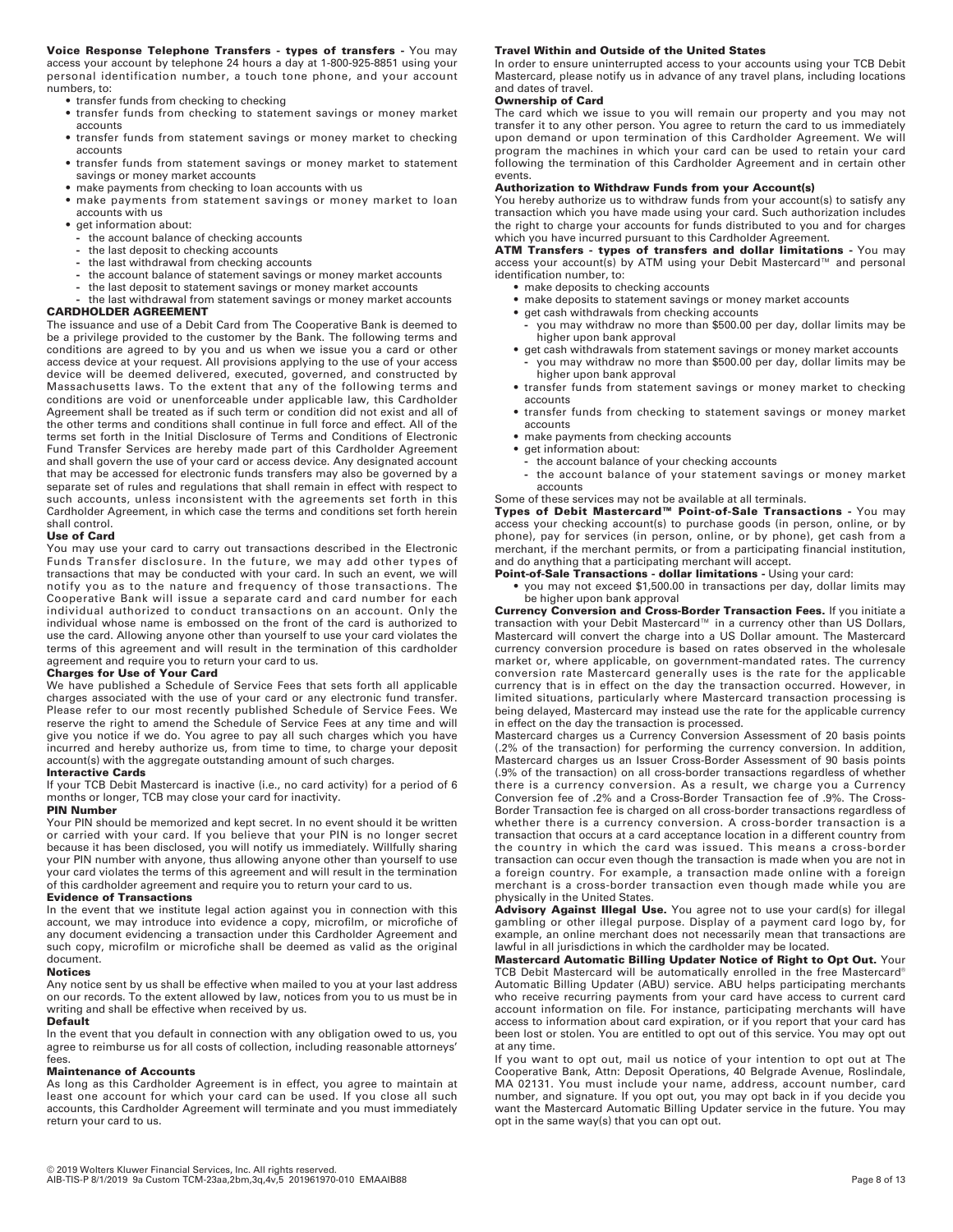**TCB Online Banking and TCB Mobile Banking Transfers - types of transfers and dollar limitations -** You may access your account(s) by computer or mobile device by using TCB's online banking system or mobile banking application, to:

- **•** transfer funds from checking to checking
- **•** transfer funds from checking to statement savings and money market
- **•** transfer funds from statement savings to checking **•** transfer funds from statement savings to statement savings and money
- market **•** transfer funds from money market to checking and statement savings
- **-** you may transfer no more than \$250,000.00 per transaction
- **•** transfer funds from your TCB bank accounts to your accounts at other financial institutions (Bank to Bank External Transfers)
- **•** make payments from checking to loan account(s) with us
- **•** make payments from checking to third parties (bill payment)
- **•** get information about:
	- **-** the account balance of checking account(s) **-** the account balance of statement savings and money market account(s)

#### **FEES**

**•** We do not charge for direct deposits to any type of account.

Except as indicated elsewhere, we do not charge for these electronic fund transfers.

**ATM Operator/Network Fees.** When you use an ATM not owned by us, you may be charged a fee by the ATM operator or any network used (and you may be charged a fee for a balance inquiry even if you do not complete a fund transfer). In addition, the bank may charge a fee when you use an ATM not owned by us. Please refer to our Schedule of Service Fees for more details.

### **DOCUMENTATION**

- **Terminal transfers.** You can get a receipt at the time you make a transfer to or from your account using an automated teller machine or point-of-sale terminal. However, you may not get a receipt if the amount of the transfer is \$15 or less.
- **Preauthorized credits.** If you have arranged to have direct deposits made to your account at least once every 60 days from the same person or company, you can call us at 1-617-325-2900 to find out whether or not the deposit has been made.

#### **• Periodic statements.**

You will get a monthly account statement from us for your checking, money market and statement savings accounts.

For passbook accounts, we send periodic statements. You may bring your passbook to us and we will record any electronic deposits that were made since the last time you brought in your passbook. However, once you access your account by electronic fund transfer, you will receive a monthly statement from us.

#### **PREAUTHORIZED PAYMENTS**

**• Right to stop payment and procedure for doing so.** If you have told us in advance to make regular payments out of your account, you can stop any of these payments. Here is how:

Call or write us at the telephone number or address listed in this disclosure in time for us to receive your request 3 business days or more before the payment is scheduled to be made. If you call, we may also require you to put your request in writing and get it to us within 14 days after you call.

Please refer to our separate Schedule of Service Fees for the amount we will charge you for each stop-payment order you give.

- **Notice of varying amounts.** If these regular payments may vary in amount, the person you are going to pay will tell you, 10 days before each payment, when it will be made and how much it will be. (You may choose instead to get this notice only when the payment would differ by more than a certain amount from the previous payment, or when the amount would fall outside certain limits that you set.)
- **Liability for failure to stop payment of preauthorized transfer.** If you order us to stop one of these payments 3 business days or more before the transfer is scheduled, and we do not do so, we will be liable for your losses or damages.

### **FINANCIAL INSTITUTION'S LIABILITY**

**Liability for failure to make transfers.** If we do not complete a transfer to or from your account on time or in the correct amount according to our agreement with you, we will be liable for your losses or damages. However, there are some exceptions. We will not be liable, for instance:

- (1) If, through no fault of ours, you do not have enough money in your account to make the transfer.
- (2) If you have an overdraft line and the transfer would go over the credit limit.
- (3) If the automated teller machine where you are making the transfer does not have enough cash.
- (4) If the terminal or system was not working properly and you knew about the breakdown when you started the transfer.
- (5) If circumstances beyond our control (such as fire or flood) prevent the transfer, despite reasonable precautions that we have taken.
- (6) There may be other exceptions stated in our agreement with you.

**CONFIDENTIALITY** 

We will disclose information to third parties about your account or the transfers you make:

- (1) where it is necessary for completing transfers; or
- (2) in order to verify the existence and condition of your account for a third party, such as a credit bureau or merchant; or
- (3) in order to comply with government agency or court orders; or
- (4) if you give us written permission.

# **UNAUTHORIZED TRANSFERS**

**(a) Consumer liability. •** *Generally.* Tell us AT ONCE if you believe your card and/or code has been lost or stolen, or if you believe that an electronic fund transfer has been made without your permission using information from your check. Telephoning is the best way of keeping your possible losses down. You could lose up to \$50 if someone used your card and/or code without your permission.

Also, if your statement shows transfers that you did not make, including those made by card, code or other means, tell us at once. If you do not tell us within 60 days after the statement was mailed to you, you may not get back the money you lost (up to \$50) after the 60 days if we can prove that we could have stopped someone from taking the money if you had told us in time.

If a good reason (such as a long trip or a hospital stay) kept you from telling us, we will extend the time period.

**•** *Additional Limits on Liability for Debit Mastercard™.* You will not be liable for any unauthorized transactions using your Debit Mastercard™ if: (i) you can demonstrate that you have exercised reasonable care in safeguarding your card from the risk of loss or theft, and (ii) upon becoming aware of a loss or theft, you promptly report the loss or theft to us. Mastercard is a registered trademark, and the circles design is a trademark of Mastercard International Incorporated.

**(b) Contact in event of unauthorized transfer.** If you believe your card and/or code has been lost or stolen, call or write us at the telephone number or address listed in this disclosure. You should also call the number or write to the address listed in this disclosure if you believe a transfer has been made using the information from your check without your permission.

# **ERROR RESOLUTION NOTICE**

In Case of Errors or Questions About Your Electronic Transfers, Call or Write us at the telephone number or address listed in this disclosure, as soon as you can, if you think your statement or receipt is wrong or if you need more information about a transfer listed on the statement or receipt. We must hear from you no later than 60 days after we sent the FIRST statement on which the problem or error appeared.

- (1) Tell us your name and account number (if any).
- (2) Describe the error or the transfer you are unsure about, and explain as clearly as you can why you believe it is an error or why you need more information.
- (3) Tell us the dollar amount of the suspected error.

If you tell us orally, we may require that you send us your complaint or

question in writing within 10 business days. We will determine whether an error occurred within 10 business days (20 business days if the transfer involved a new account) after we hear from you and will correct any error promptly. If we need more time, however, we may take up to 45 days (90 days if the transfer involved a new account, a point-ofsale transaction, or a foreign-initiated transfer) to investigate your complaint or question. If we decide to do this, we will provide provisional credit to your account within 10 business days (20 business days if the transfer involved a new account) for the amount you think is in error, so that you will have the use of the money during the time it takes us to complete our investigation. If we ask you to put your complaint or question in writing and we do not receive it within 10 business days, we may not credit your account. Your account is considered a new account for the first 30 days after the first deposit is made, unless each of you already has an established account with us before this account is opened.

We will tell you the results within three business days after completing our investigation. If we decide that there was no error, we will send you a written explanation.

You may ask for copies of the documents that we used in our investigation.

THE COOPERATIVE BANK 40 BELGRADE AVENUE ROSLINDALE, MA 02131 Business Days: Monday through Friday Excluding Federal and State Holidays Phone: 1-617-325-2900

MORE DETAILED INFORMATION IS AVAILABLE ON REQUEST Member FDIC

Member DIF

## ———————————————————————————————————— **YOUR ABILITY TO WITHDRAW FUNDS**

This policy statement applies to all deposit accounts.

Our policy is to make funds from your check deposits available to you on the second business day after the day we receive your deposit, with the first \$225 available on the first business day after the day of your deposit. Electronic direct deposits will be available on the day we receive the deposit. Cash, wire transfers, and some specified check deposits will also be available before the second business day, as detailed below. Once the funds are available, you can withdraw them in cash and we will use the funds to pay checks that you have written.

Please remember that even after we have made funds available to you, and you have withdrawn the funds, you are still responsible for checks you deposit that are returned to us unpaid and for any other problems involving your deposit.

For determining the availability of your deposits, every day is a business day, except Saturdays, Sundays, and federal and state holidays. If you make a deposit before closing on a business day that we are open, we will consider that day to be the day of your deposit. However, if you make a deposit after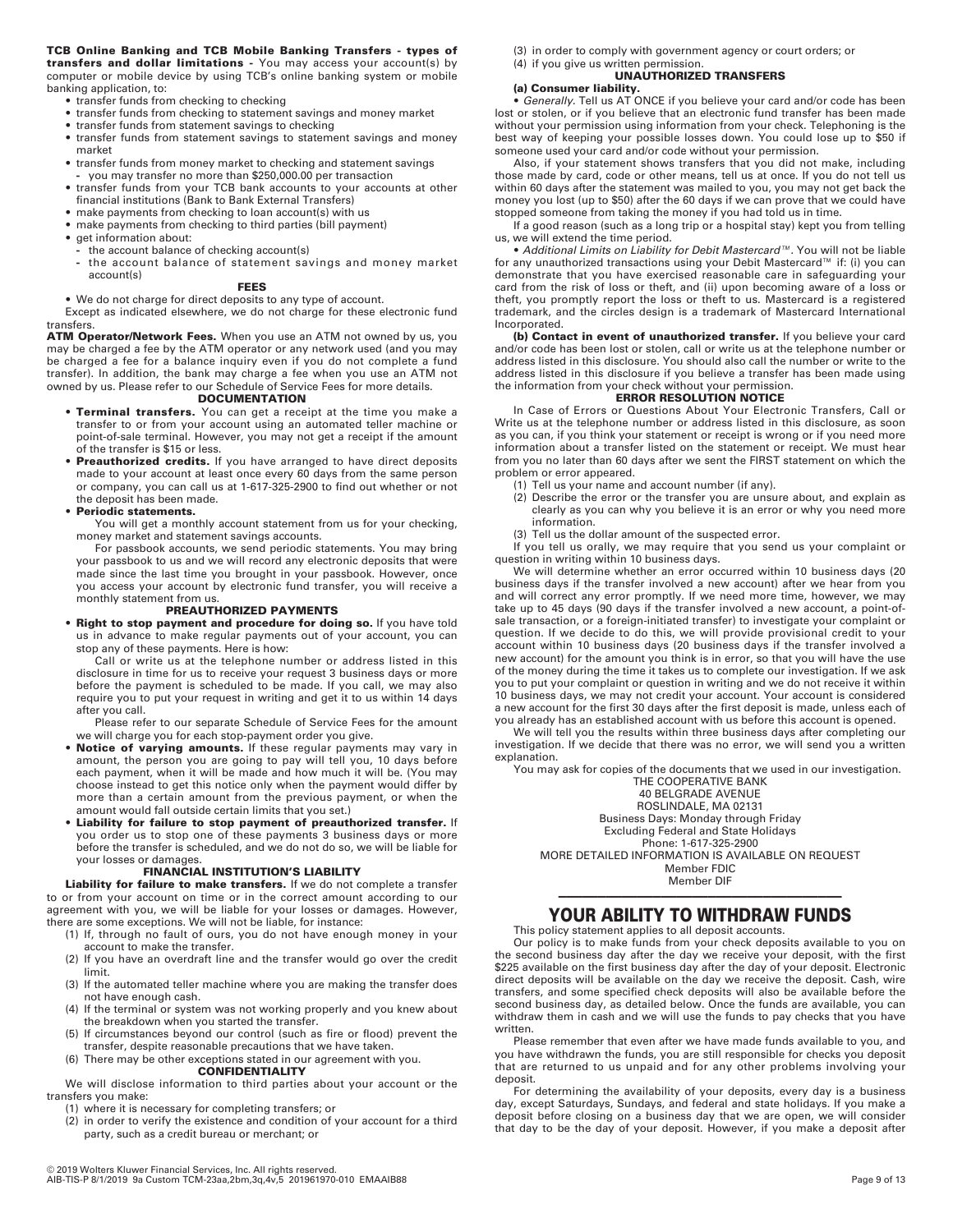closing or on a day we are not open, we will consider that the deposit was made on the next business day we are open.

If you make a deposit at an ATM before 6:00 P.M. on a business day that we are open, we will consider that day to be the day of your deposit. However, if you make a deposit at an ATM after 6:00 P.M. or on a day we are not open, we will consider that the deposit was made on the next business day we are open. **Same-Day Availability**

Funds from cash deposits made in person to one of our employees and electronic direct deposits to your account will be available on the day we receive the deposit.

#### **Next-Day Availability**

Funds from the following deposits are available on the first business day after the day of your deposit:

U.S. Treasury checks that are payable to you.

Wire transfers.

Checks drawn on The Cooperative Bank.

If you make the deposit in person to one of our employees, funds from the following deposits are also available on the first business day after the day of your deposit:

State and local government checks that are payable to you.

Cashier's, certified, and teller's checks that are payable to you.

Federal Reserve Bank checks, Federal Home Loan Bank checks, and postal money orders, if these items are payable to you.

If you do not make your deposit in person to one of our employees (for example, if you mail the deposit), funds from these deposits will be available on the second business day after the day we receive your deposit. Cash deposits not made in person to one of our employees will be available on the next business day after the day of deposit.

#### **Check Deposits Made Using TCB Mobile Deposit**

Deposits made through our TCB Mobile Deposit service are not considered electronic direct deposits for purposes of funds availability. Any deposit made through TCB Mobile Deposit received and accepted before 4:30 P.M. on a business day that we are open, will be deposited to your account the same day. Deposits made through TCB Mobile Deposit after 4:30 P.M., will be deposited to your account on the following business day that we are open. Funds from items deposited through TCB Mobile Deposit will be available on the second business day after the day of your deposit.

#### **Other Check Deposits Subject to Second-Day Availability**

The first \$225 from a deposit of other checks will be available on the first business day after the day of your deposit. The remaining funds will be available on the second business day after the day of your deposit.

For example, if you deposit a check of \$700 on a Monday, \$225 of the deposit is available on Tuesday. The remaining \$475 is available on Wednesday.

#### **LONGER DELAYS MAY APPLY**

Funds you deposit by check may be delayed for a longer period under the following circumstances:

We believe a check you deposit will not be paid.

You deposit checks totaling more than \$5,525 on any one day.

You redeposit a check that has been returned unpaid.

You have overdrawn your account repeatedly in the last six months.

There is an emergency, such as failure of computer or communications equipment.

We will notify you if we delay your ability to withdraw funds for any of these reasons, and we will tell you when the funds will be available. They will generally be available no later than the seventh business day after the day of your deposit. You should ask us if you are concerned about when a particular deposit will be available for withdrawal.

#### **SPECIAL RULES FOR NEW ACCOUNTS**

If you are a new customer, the following special rules will apply during the first 30 days your account is open.

Funds from electronic direct deposits to your account will be available on the day we receive the deposit. Funds from deposits of cash, wire transfers, and the first \$5,525 of a day's total deposits of cashier's, certified, teller's, traveler's, and federal, state and local government checks will be available on the first business day after the day of your deposit if the deposit meets certain conditions. For example, the checks must be payable to you (and you may have to use a special deposit slip). The excess over \$5,525 will be available on the ninth business day after the day of your deposit. If your deposit of these checks (other than a U.S. Treasury check) is not made in person to one of our employees, the first \$5,525 will not be available until the second business day after the day of your deposit.

Funds from all other check deposits will be available on the tenth business day after the day of your deposit.

#### ———————————————————————————————————— **TRUTH-IN-SAVINGS DISCLOSURE REGULAR CHECKING ACCOUNT**

**Minimum balance to open the account -** You must deposit \$25.00 to open this account.

**Minimum balance to avoid imposition of fees -** There is no minimum balance requirement or monthly maintenance fee on this account. **eLIFE CHECKING ACCOUNT** 

**Minimum balance to open the account -** You must deposit \$10.00 to open this account.

**Requirements to avoid imposition of fees -** A monthly maintenance fee of \$10.00 will be imposed every statement cycle, unless the account is set-up for electronic statements (eStatements) and Direct Deposit.

**Transaction Charges -** This account allows for 10 written checks at no cost per monthly statement cycle. All checks written above 10 will be charged \$0.50 per check.

**Additional Information Regarding Your Account -** Non-TCB ATM surcharges will be refunded monthly at the end of each statement cycle. **eLIFE MONEY MARKET ACCOUNT** 

**Account Requirement -** An eLife Checking account or Student Life Checking account is required to open an eLife Money Market account.

**Rate Information -** Your interest rate and annual percentage yield may change. **Frequency of rate changes -** We may change the interest rate on your account at any time.

**Determination of rate -** At our discretion, we may change the interest rate on your account.

**Compounding and crediting frequency -** Interest will be compounded every month. Interest will be credited to your account every month.

**Minimum balance to open the account -** You must deposit \$25.00 to open this account.

**Minimum balance to avoid imposition of fees -** A monthly maintenance fee of \$8.00 will be imposed every statement cycle if the balance in the account falls below \$1,000.00 any day of the cycle.

**Minimum balance to obtain the annual percentage yield disclosed -** You must maintain a minimum balance of \$.01 in the account each day to obtain the disclosed annual percentage yield.

**Daily balance computation method -** We use the daily balance method to calculate the interest on your account. This method applies a daily periodic rate to the principal in the account each day.

**Accrual of interest on noncash deposits -** Interest begins to accrue on the business day you deposit noncash items (for example, checks).

# **eLIFE SAVINGS ACCOUNT**

**Account Requirement -** An eLife Checking account or Student Life Checking account is required to open an eLife Savings account.

**Rate Information -** Your interest rate and annual percentage yield may change. **Frequency of rate changes -** We may change the interest rate on your account at any time. **Determination of rate -** At our discretion, we may change the interest rate on your account.

**Compounding and crediting frequency -** Interest will be compounded every month. Interest will be credited to your account every month. **Minimum balance to open the account -** You must deposit \$10.00 to open

this account. **Minimum balance to avoid imposition of fees -** There is no minimum

balance requirement or monthly maintenance fee on this account.

**Minimum balance to obtain the annual percentage yield disclosed -**  You must maintain a minimum balance of \$.01 in the account each day to obtain the disclosed annual percentage yield.

**Daily balance computation method -** We use the daily balance method to calculate the interest on your account. This method applies a daily periodic rate to the principal in the account each day.

**Accrual of interest on noncash deposits -** Interest begins to accrue on the business day you deposit noncash items (for example, checks).

**STUDENT LIFE CHECKING ACCOUNT** 

**Minimum balance to open the account -** You must deposit \$10.00 to open this account.

**Minimum balance to avoid imposition of fees -** There is no minimum balance requirement or monthly maintenance fee on this account.

**Transaction Charges -** This account allows for 10 written checks at no cost per monthly statement cycle. All checks written above 10 will be charged \$0.50 per check.

**Eligibility Requirements -** Student Life Checking is for full-time students between the ages of 14-26. For students between the ages of 14-17 a parent or legal guardian is required to be a joint owner on the account. Student Life Checking is required to receive a monthly eStatement.

**Additional Information Regarding Your Account -** Non-TCB ATM surcharges will be refunded up to \$12 each month if the eligibility requirements are met.

#### **RELATIONSHIP CHECKING ACCOUNT**

**Rate Information -** Your interest rate and annual percentage yield may change. **Frequency of rate changes -** We may change the interest rate on your account at any time.

**Determination of rate -** At our discretion, we may change the interest rate on your account.

**Compounding and crediting frequency -** Interest will be compounded every month. Interest will be credited to your account every month.

**Minimum balance to open the account -** You must deposit \$25.00 to open this account.

**Minimum balance to avoid imposition of fees -** A monthly maintenance fee of \$20.00 will be imposed every statement cycle if the combined relationship balance in the account falls below \$5,000.00 any day of the cycle. Relationship balances include balances in all personal checking, savings, money market, CD, and IRA accounts.

**Minimum balance to obtain the annual percentage yield disclosed -** You must maintain a minimum balance of \$500.00 in the account each day to obtain the disclosed annual percentage yield.

**Daily balance computation method -** We use the daily balance method to calculate the interest on your account. This method applies a daily periodic rate to the principal in the account each day.

**Accrual of interest on noncash deposits -** Interest begins to accrue on the business day you deposit noncash items (for example, checks).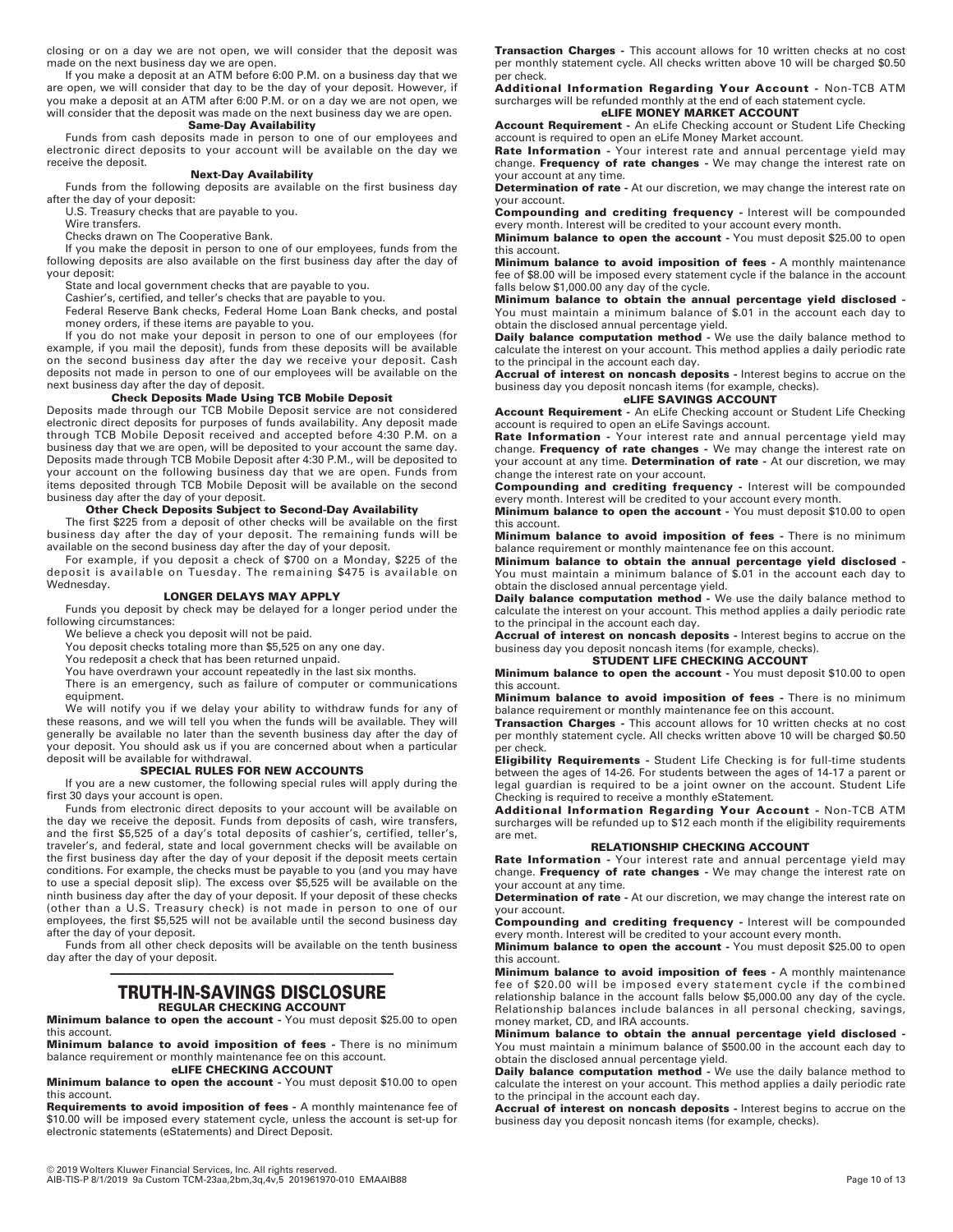#### **PREFERRED MONEY MARKET ACCOUNT**

**Rate Information -** Your interest rate and annual percentage yield may change. **Frequency of rate changes -** We may change the interest rate on your account at any time.

**Determination of rate -** At our discretion, we may change the interest rate on your account.

**Compounding and crediting frequency -** Interest will be compounded every month. Interest will be credited to your account every month.

**Minimum balance to open the account -** You must deposit \$2,500.00 to open this account.

**Minimum balance to avoid imposition of fees -** A monthly maintenance fee of \$10.00 will be imposed every statement cycle if the balance in the account falls below \$2,500.00 any day of the cycle.

**Minimum balance to obtain the annual percentage yield disclosed -** You must maintain a minimum balance of \$500.00 in the account each day to obtain the disclosed annual percentage yield.

**Daily balance computation method -** We use the daily balance method to calculate the interest on your account. This method applies a daily periodic rate to the principal in the account each day.

**Accrual of interest on noncash deposits -** Interest begins to accrue on the business day you deposit noncash items (for example, checks).

### **STATEMENT SAVINGS ACCOUNT**

**Rate Information -** Your interest rate and annual percentage yield may change. **Frequency of rate changes -** We may change the interest rate on your account at any time.

**Determination of rate -** At our discretion, we may change the interest rate on your account.

**Compounding and crediting frequency -** Interest will be compounded every month. Interest will be credited to your account every month.

**Minimum balance to open the account -** You must deposit \$10.00 to open this account.

**Minimum balance to avoid imposition of fees -** A monthly maintenance fee of \$3.00 will be imposed every statement cycle if the balance in the account falls below \$100.00 any day of the cycle.

**Minimum balance to obtain the annual percentage yield disclosed -** You must maintain a minimum balance of \$10.00 in the account each day to obtain the disclosed annual percentage yield.

**Daily balance computation method -** We use the daily balance method to calculate the interest on your account. This method applies a daily periodic rate to the principal in the account each day.

**Accrual of interest on noncash deposits -** Interest begins to accrue on the business day you deposit noncash items (for example, checks).

**CHRISTMAS CLUB ACCOUNT** 

**Rate Information -** Your interest rate and annual percentage yield may change. **Frequency of rate changes -** We may change the interest rate on your account at any time.

**Determination of rate -** At our discretion, we may change the interest rate on your account.

Your club account will mature annually in October and the funds will be disbursed in the form of a check.

**Compounding and crediting frequency -** Interest will be compounded every month. Interest will be credited to your account every month.

**Minimum balance to open the account -** You must deposit \$10.00 to open this account.

**Minimum balance to obtain the annual percentage yield disclosed -** You must maintain a minimum balance of \$10.00 in the account each day to obtain the disclosed annual percentage yield.

**Daily balance computation method -** We use the daily balance method to calculate the interest on your account. This method applies a daily periodic rate to the principal in the account each day.

**Accrual of interest on noncash deposits -** Interest begins to accrue on the business day you deposit noncash items (for example, checks).

#### **Transaction limitations:**

If any withdrawal is made from this account before the end of the club term then this account may be closed.

You may not make any transfers from this account to another account of yours or to third parties by preauthorized, automatic, or telephone transfer or similar order to third parties.

#### **SMART MONEY CHECKING ACCOUNT**

**Rate Information -** Your interest rate and annual percentage yield may change. **Frequency of rate changes -** We may change the interest rate on your account at any time.

**Determination of rate -** At our discretion, we may change the interest rate on your account.

**Compounding and crediting frequency -** Interest will be compounded every month. Interest will be credited to your account every month.

**Minimum balance to open the account -** You must deposit \$10.00 to open this account.

**Daily balance computation method -** We use the daily balance method to calculate the interest on your account. This method applies a daily periodic rate to the principal in the account each day.

**Accrual of interest on noncash deposits -** Interest begins to accrue on the business day you deposit noncash items (for example, checks).

# **Additional Features:**

Non-TCB ATM surcharges will be refunded monthly at the end of each statement cycle.

**Qualifications:** 

A recurring direct deposit(s) (payroll, pension, or social security) of \$1,000.00 or more in total per statement cycle or 10 debit card transactions per statement

© 2019 Wolters Kluwer Financial Services, Inc. All rights reserved. AIB-TIS-P 8/1/2019 9a Custom TCM-23aa,2bm,3q,4v,5 201961970-010 EMAAIB88 Page 11 of 13

cycle is required to earn stated APY. One account per household. If the qualifiers described above are not met, the Annual Percentage Yield (APY) on the Smart Money Checking account for the current statement cycle will be reduced to 0.05%.

#### **SMART MONEY SAVINGS ACCOUNT This account is a money market.**

**Account Requirement -** A Smart Money Checking account is required to open a Smart Money Savings account.

**Rate Information -** Your interest rate and annual percentage yield may change. **Frequency of rate changes -** We may change the interest rate on your account at any time.

**Determination of rate -** At our discretion, we may change the interest rate on your account.

**Compounding and crediting frequency -** Interest will be compounded every month. Interest will be credited to your account every month.

**Minimum balance to open the account -** You must deposit \$500.00 to open this account.

**Minimum balance to avoid imposition of fees -** A monthly maintenance fee of \$10.00 will be imposed every statement cycle if the balance in the account falls below \$500.00 any day of the cycle.

**Minimum balance to obtain the annual percentage yield disclosed -** You must maintain a minimum balance of \$500.00 in the account each day to obtain the disclosed annual percentage yield.

**Daily balance computation method -** We use the daily balance method to calculate the interest on your account. This method applies a daily periodic rate to the principal in the account each day.

**Accrual of interest on noncash deposits -** Interest begins to accrue on the business day you deposit noncash items (for example, checks). **Qualifications:** 

The following is required to qualify for the disclosed rate tiers. A Smart Money

Checking account with either: a) recurring direct deposit(s) (payroll, pension, or social security) of \$1,000.00 or more in total per statement cycle or

b) 10 debit card transactions per statement cycle.

If the Smart Money Checking account is closed or does not meet one of the two qualifiers described above, the Annual Percentage Yield (APY) on the Smart Money Savings for the current statement cycle will be reduced to 0.25%. **HIGH FIVE SAVINGS ACCOUNT - UTMA\*** 

\*Uniform Transfers to Minors Act

**Rate Information -** Your interest rate and annual percentage yield may change. **Frequency of rate changes -** We may change the interest rate on your account at any time.

**Determination of rate** - At our discretion, we may change the interest rate on your account.

**Compounding and crediting frequency -** Interest will be compounded every month. Interest will be credited to your account every month. **Minimum balance to open the account -** You must deposit \$10.00 to open

this account.

TCB will match your initial deposit up to \$5.00.

**Daily balance computation method -** We use the daily balance method to calculate the interest on your account. This method applies a daily periodic rate to the principal in the account each day.

**Accrual of interest on noncash deposits -** Interest begins to accrue on the business day you deposit noncash items (for example, checks). **Transaction limitations:**

You may not make any transfers from this account by check, draft, debit card, or similar order to third parties.

#### **CERTIFICATE OF DEPOSIT**

**Rate Information -** The interest rate on your account is \_\_\_\_\_\_\_\_\_% with an

annual percentage yield of \_\_\_\_\_\_\_\_\_%. You will be paid this rate until first maturity.

**Compounding frequency -** Interest will be compounded every month. **Crediting frequency -** Interest will be credited to your account every month.

**Minimum balance to open the account -** You must deposit \$

### **Minimum balance to obtain the annual percentage yield disclosed -**

You must maintain a minimum balance of \$<br>
<u>
</u>in the account each day to obtain the disclosed annual percentage yield.

**Daily balance computation method -** We use the daily balance method to calculate the interest on your account. This method applies a daily periodic rate to the principal in the account each day.

**Accrual of interest on noncash deposits -** Interest begins to accrue on the business day you deposit noncash items (for example, checks).

# **Transaction limitations:**

You may not make any deposits into your account before maturity. You may make withdrawals of principal from your account before maturity only if we agree at the time you request the withdrawal. Principal withdrawn before

maturity is included in the amount subject to early withdrawal penalty. You can only withdraw interest credited in the term before maturity of that

term without penalty. You can withdraw interest any time during the term of crediting after it is credited to your account.

**Time requirements -** Your account will mature \_\_\_\_\_\_\_\_\_\_\_\_\_\_\_\_\_\_\_\_\_\_\_\_\_\_\_\_\_\_\_\_\_\_<br>**Early withdrawal penalties** (a penalty may be imposed for withdrawals before maturity) -

- If your account has an original maturity of one year or less:
	- The fee we may impose will equal 90 days interest on the amount withdrawn subject to penalty.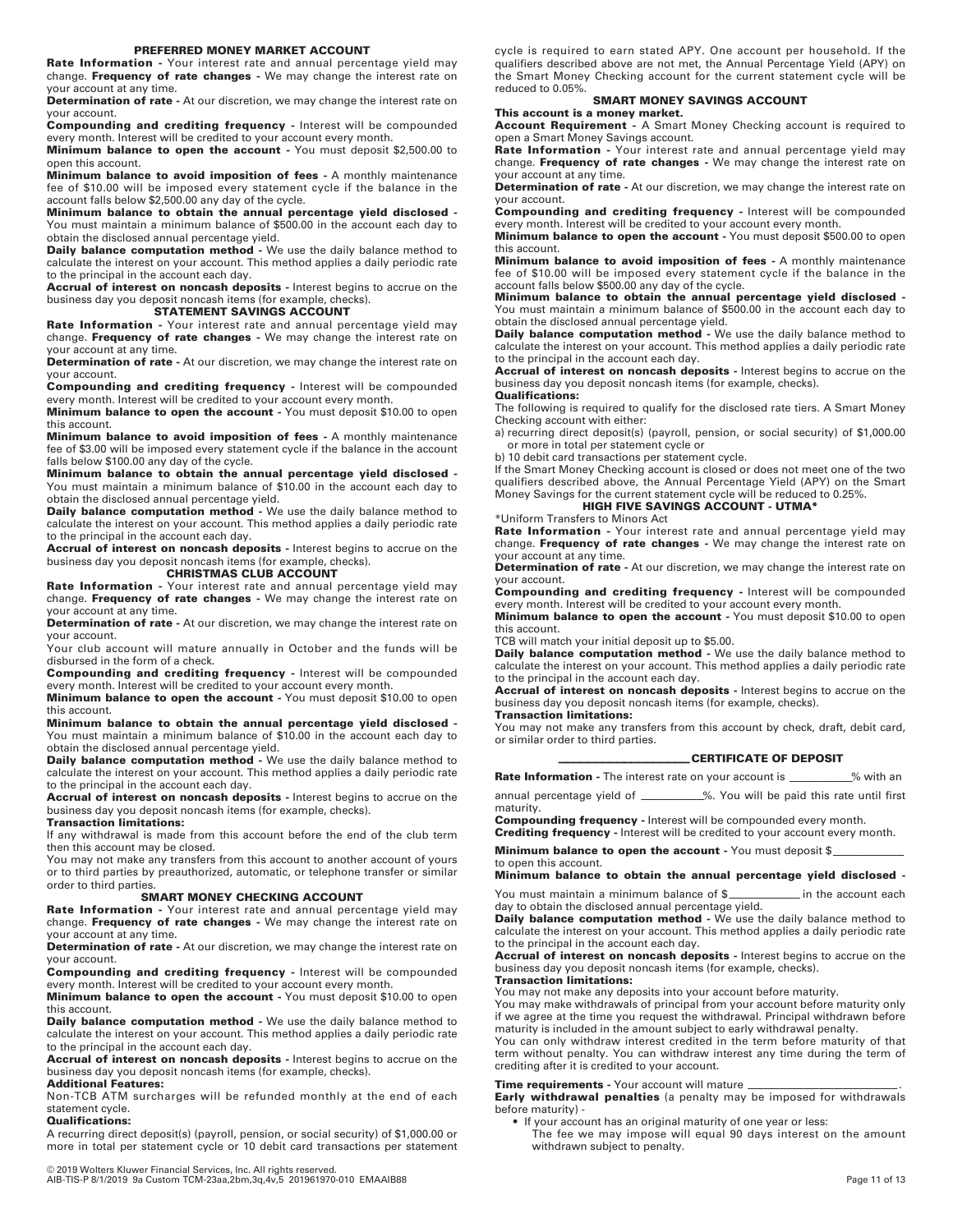- If your account has an original maturity of more than one year:
- The fee we may impose will equal 182 days interest on the amount withdrawn subject to penalty.

In certain circumstances such as the death or incompetence of an owner of this account, the law permits, or in some cases requires, the waiver of the early withdrawal penalty. Other exceptions may also apply, for example, if this is part of an IRA or other tax-deferred savings plan.

**Withdrawal of interest prior to maturity -** The annual percentage yield assumes interest will remain on deposit until maturity. A withdrawal will reduce earnings.

**Automatically renewable time account -** This account will automatically renew at maturity. You may prevent renewal if you withdraw the funds in the account at maturity (or within the grace period mentioned below, if any) or we receive written notice from you within the grace period mentioned below, if any. We can prevent renewal if we mail notice to you at least 30 calendar days before maturity. If either you or we prevent renewal, interest will not accrue after final maturity.

Each renewal term will be the same as the original term, beginning on the maturity date. The interest rate will be the same we offer on new time deposits on the maturity date which have the same term, minimum balance (if any) and other features as the original time deposit.

**Automatically renewable time account for CD Specials -** This account will automatically renew at maturity. Each renewal term will be for 12 months. The interest rate will be the same we offer on a new 12 month time deposit on the maturity date, minimum balance (if any) and other features of the 12 month time deposit.

You will have ten calendar days after maturity to withdraw the funds without a penalty.

#### **BUMP-UP CERTIFICATE OF DEPOSIT**

**Bump-Up Option Plan and Rate Information (variable rate account):**

The interest rate on your account is \_\_\_\_\_\_\_\_\_% with an annual percentage

yield of \_\_\_\_\_\_\_\_\_%. The interest rate and annual percentage yield may change. We will not change the rate on your account during the term of the account. However, you have the one-time option during the original term of this account to exchange this interest rate for a new interest rate. This option is only available for our 24-month, 36-month, or 60-month Certificate of Deposit published rates. The new interest rate will be the same we offer on new time deposits for the new term chosen. This exchange will be at no cost to you. If you make an exchange, the maturity date of this account will be reset to correspond to the term of the new rate you selected. You may exercise this exchange option once during the first term, but not during any renewal term.

**Compounding frequency -** Interest will be compounded every month. **Crediting frequency -** Interest will be credited to your account every month.

**Minimum balance to open the account -** You must deposit \$1,000.00 to open this account.

**Minimum balance to obtain the annual percentage yield disclosed -** You must maintain a minimum balance of \$1,000.00 in the account each day to obtain the disclosed annual percentage yield.

**Daily balance computation method -** We use the daily balance method to calculate the interest on your account. This method applies a daily periodic rate to the principal in the account each day.

**Accrual of interest on noncash deposits -** Interest begins to accrue on the business day you deposit noncash items (for example, checks).

## **Transaction limitations:**

You may not make any deposits into your account before maturity. However, you may make an additional deposit of new money with the one-time bump-up option.

You may make withdrawals of principal from your account before maturity only if we agree at the time you request the withdrawal. Principal withdrawn before maturity is included in the amount subject to early withdrawal penalty.

You can only withdraw interest credited in the term before maturity of that term without penalty. You can withdraw interest any time during the term of crediting after it is credited to your account.

**Time requirements -** Your account will mature \_\_\_\_\_\_\_\_\_\_\_\_\_\_\_\_\_\_\_\_\_\_\_\_\_\_\_\_\_\_\_\_\_\_<br>**Early withdrawal penalties** (a penalty may be imposed for withdrawals before maturity) -

The fee we may impose will equal 182 days interest on the amount withdrawn subject to penalty.

In certain circumstances such as the death or incompetence of an owner of this account, the law permits, or in some cases requires, the waiver of the early withdrawal penalty. Other exceptions may also apply, for example, if this is part of an IRA or other tax-deferred savings plan.

For any time deposit which earns an interest rate that may vary from time to time during the term, the interest rate we will use to calculate this early withdrawal penalty will be the interest rate in effect at the time of the withdrawal.

**Withdrawal of interest prior to maturity -** The annual percentage yield assumes interest will remain on deposit until maturity. A withdrawal will reduce earnings.

**Automatically renewable time account -** This account will automatically renew at maturity. You may prevent renewal if you withdraw the funds in the account at maturity (or within the grace period mentioned below, if any) or we receive written notice from you within the grace period mentioned below, if any. We can prevent renewal if we mail notice to you at least 30 calendar days before maturity. If either you or we prevent renewal, interest will not accrue after final maturity.

© 2019 Wolters Kluwer Financial Services, Inc. All rights reserved. AIB-TIS-P 8/1/2019 9a Custom TCM-23aa,2bm,3q,4v,5 201961970-010 EMAAIB88 Page 12 of 13

**If you choose to exercise the one-time bump-up option -** each renewal term will be the same as the new original term, beginning on the new maturity date. Interest will be calculated on the same basis as during the original term.

You will have ten calendar days after maturity to withdraw the funds without a penalty.

If you do not exercise the one-time bump-up option - each renewal term will be for 12 months. The interest rate will be the same we offer on a new 12 month time deposit on the maturity date, minimum balance (if any) and other features of the 12 month time deposit.

# **COMMON FEATURES**

Please refer to our separate Schedule of Service Fees for additional information about charges.

We reserve the right to require not less than 7 days' notice in writing before each withdrawal from an interest-bearing account, other than a time deposit or demand deposit, or from any other savings deposit as defined by Regulation D. (The law requires us to reserve this right, but it is not our general policy to use it.) Withdrawals from a time account prior to maturity or prior to any notice period may be restricted and may be subject to penalty. See your notice of penalty for early withdrawal.

### **18/65 LAW (M.G.L.c.167D)**

If all owners of a Savings or Checking account are age 18 or younger or age 65 or older (except for spouse of an owner), no service, maintenance or other similar charge shall be imposed. Any such account shall not be subject to: (i) a minimum balance requirement, (ii) a charge for a check, deposit or withdrawal, or (iii) a fee for the initial order or subsequent refills of the basic line of checks offered by the bank. A fee will be assessed for certain services in accordance with the bank's published Schedule of Service Fees which shall include stop payment orders, wire transfers, certified or bank checks, money orders, and deposit items returned, transactions at electronic branches and through other electronic devices, and services not directly associated with the deposit, withdrawal or transfer of funds from any such account. Any account covered by the law, the charge to be assessed for a transaction refused because of insufficient/uncollected funds or paid despite insufficient/uncollected funds shall not exceed \$5.00 per such transaction. You agree to notify us of your eligibility for such accounts and provide proof of age in a form acceptable to us.

#### **OVERDRAFT PROTECTION**

Overdraft protection allows savings or money market accounts to be linked with checking accounts. If the checking account would become overdrawn and provided sufficient funds are available in the savings or the money market account, the funds will be automatically transferred into the checking account. There is a fee of \$10 each time money is automatically transferred into the linked checking account. The accounts linked must have the same title.

#### ———————————————————————————————————— **YOUR ACCOUNT**

**These are the accounts you have opened or inquired about. Further details about these accounts are inside this disclosure. If the figures are not filled in, please see the insert that is with this disclosure or your periodic statement.** 

□ **REGULAR CHECKING ACCOUNT** 

□ **eLIFE CHECKING ACCOUNT** 

□ **eLIFE MONEY MARKET ACCOUNT** 

#### **Rate Information:**

- **Tier 1** If your daily balance is \$25,000.00 or more, the interest rate paid on the entire balance in your account will be \_\_\_\_\_\_\_\_\_% with an annual percentage yield of \_\_\_\_\_\_\_\_\_\_%.
- **Tier 2** If your daily balance is more than \$9,999.99, but less than \$25,000.00, the interest rate paid on the entire balance in your account will  $\frac{1}{2}$  with an annual percentage yield of  $\frac{1}{2}$ %.
- **Tier 3** If your daily balance is more than \$2,499.99, but less than \$10,000.00, the interest rate paid on the entire balance in your account will be \_\_\_\_\_\_\_\_\_\_% with an annual percentage yield of \_\_\_\_\_\_\_\_\_\_%.
- **Tier 4** If your daily balance is more than \$499.99, but less than \$2,500.00, the interest rate paid on the entire balance in your account will be  $\frac{1}{2}$  with an annual percentage yield of  $\frac{1}{2}$ .
- **Tier 5** If your daily balance is \$499.99 or less, the interest rate paid on the entire balance in your account will be \_\_\_\_\_\_\_\_% with an annual percentage yield of \_\_\_\_\_\_\_\_\_\_%.

□ **eLIFE SAVINGS ACCOUNT** 

#### **Rate Information:**

**Tier 1** - An interest rate of \_\_\_\_\_\_\_\_\_% will be paid only for that portion of your daily balance that is greater than \$\_\_\_\_\_\_\_\_\_\_\_\_\_\_\_\_. The annual percentage yield for this tier will range from \_\_\_\_\_\_\_% to \_\_\_\_\_\_%, depending on the balance in the account.